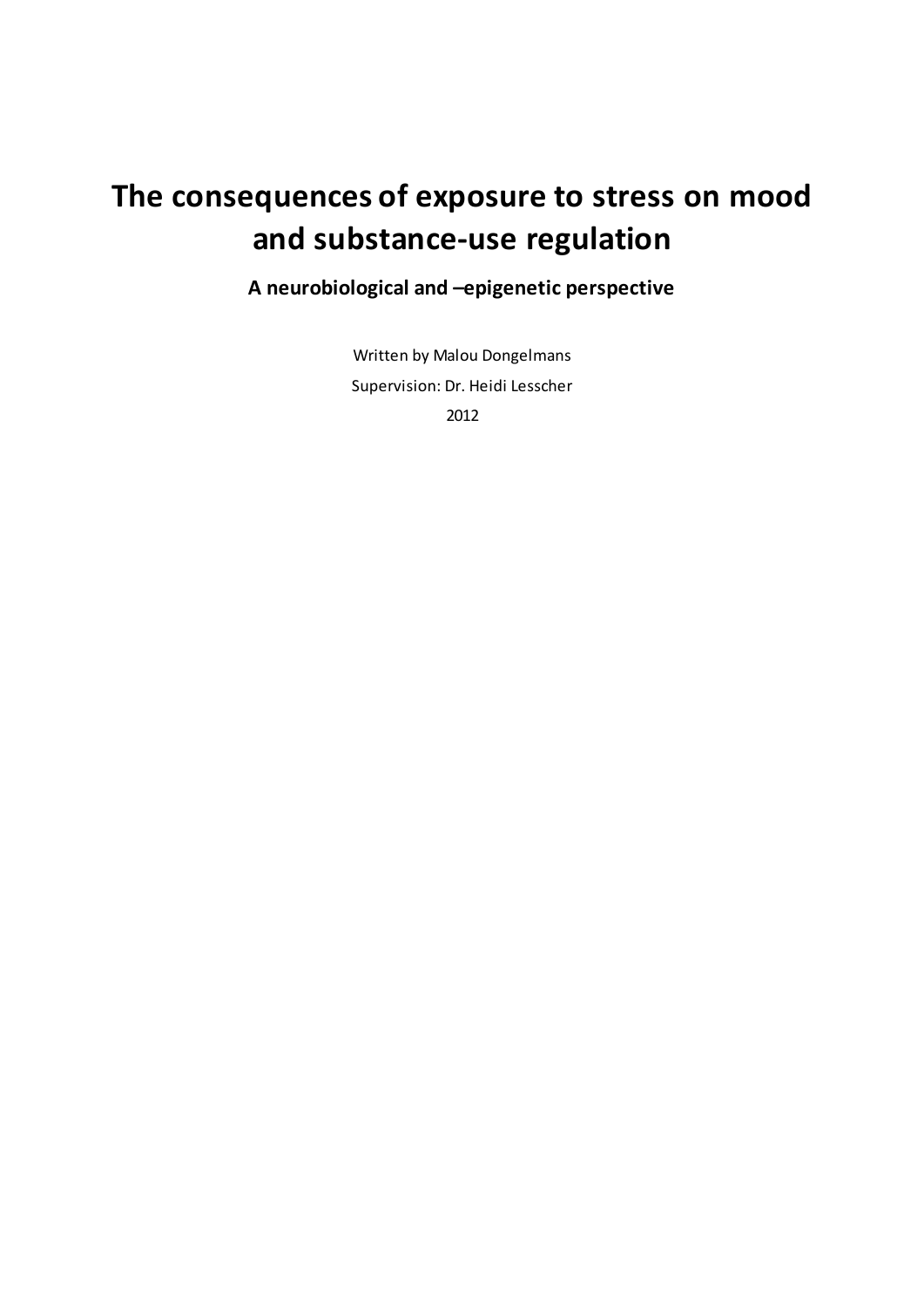# **CONTENTS**

| 2. STRESS REGULATION AND THE CONSEQUENCES OF CHRONIC EXPOSURE TO STRESS  6                      |  |
|-------------------------------------------------------------------------------------------------|--|
|                                                                                                 |  |
| 2.2 Major depressive disorder, alcohol intake and the action of antidepressants                 |  |
|                                                                                                 |  |
| 2.4 Implications supporting disrupted hippocampal neurogenesis under the influence of stress 10 |  |
| 2.5 Mesolimbic dopamine system in relation to drug use and stress exposure 12                   |  |
| 2.6 Synaptic plasticity and sensitization in the mesocorticolimbic dopamine system 14           |  |
|                                                                                                 |  |
|                                                                                                 |  |
| 3.2 Histone (phospho)acetylation in the BDNF-TrkB pathway in response to stress 20              |  |
| 3.3 DNA methylation of CRH, GRs and monoamergic transporters in response to stress 20           |  |
|                                                                                                 |  |
|                                                                                                 |  |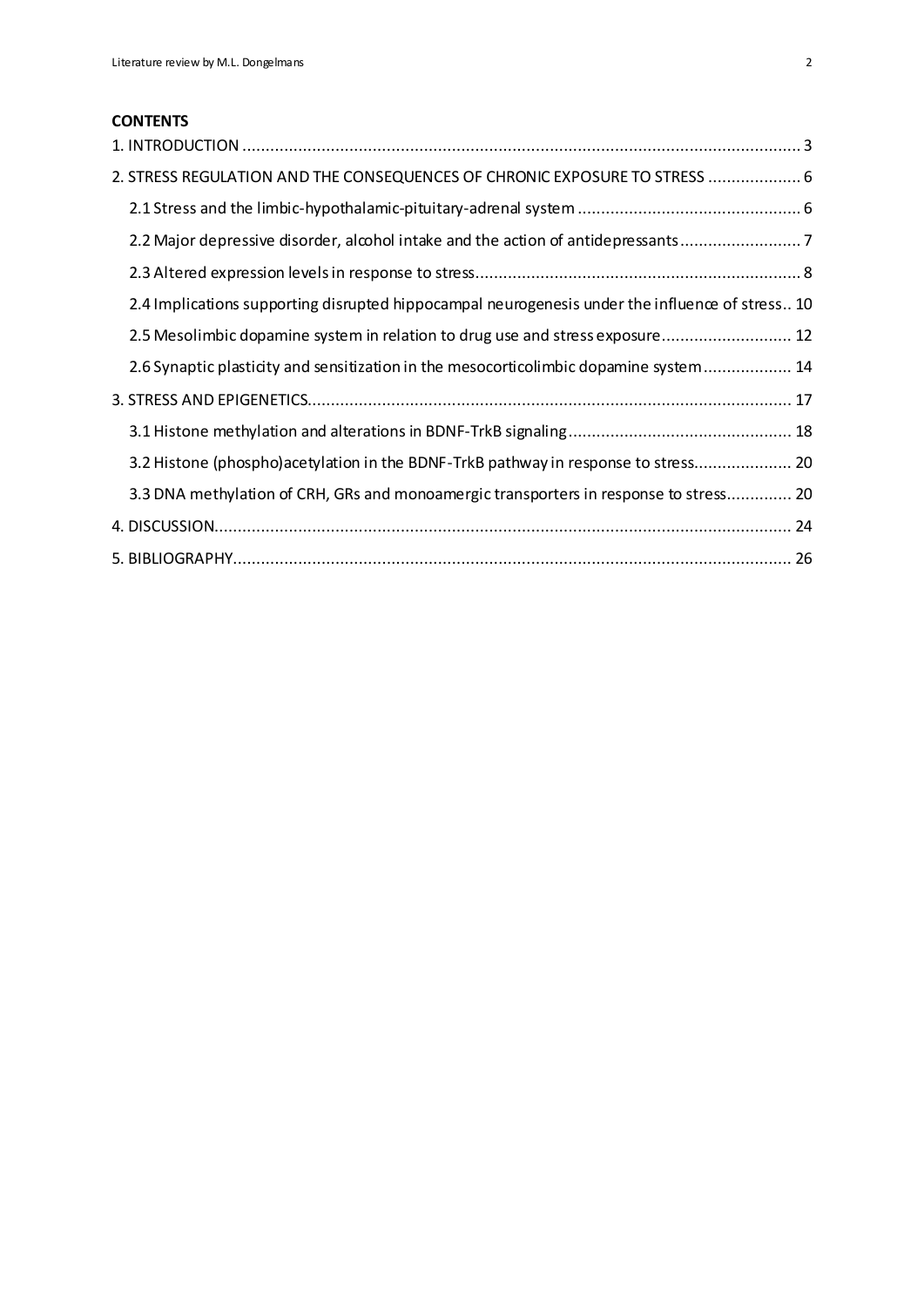#### <span id="page-2-0"></span>**1. INTRODUCTION**

Substance-use disorders and mood disorders are among the most prevalent psychiatric disorders in Western countries. Interestingly, the comorbidity rates between substance use disorders and mood disorders are high (Grant, Stinson, Dawson, & Chou, 2004). As outcome of an American survey was reported that the lifetime odds of alcohol dependence were significantly elevated for both men (three-fold) and women (quadruple) with major depressive disorder (MDD). In contrast, subjects with alcohol dependence demonstrated a two-fold increase in the lifetime odds of depression (Trull, Waudby, & Sher, 2004). The disorders are likely physiologically related since an abrupt cessation of drugs in addicted individuals causes feelings of anxiety and depression (Pandey, 2004) and depressive-like behaviour in animal studies (Barr & Markou, 2005). Moreover, combat veterans suffering from post-traumatic stress disorder (PTSD), a mood disorder triggered by a traumatic experience, show significantly higher rates of drug abuse than veterans without the disorder (Donovan, Padin-Rivera, & Kowaliw, 2001; Ouimette, Coolhart, Funderburk, Wade, & Brown, 2007). Possibly the two disorders share a common ground in neurobiology and onset.

In accordance with PTSD, researchers have found that addictive and depressive (anhedonic) behaviour can be developed as a consequence of exposure to acute and chronic environmental stressors in different life phases, potentially reinforced by a genetic predisposition (Covington & Miczek, 2005; McEwen, 2008). For example, animal studies have shown that maternal stress during prenatal and early postnatal periods (Meaney, Szyf, & Seckl, 2007; Campbell, Szumlinski, & Kippin, 2009), and exposure to acute and chronic stress during adult life increase vulnerability to addicted and depressive behaviourlater in life (Dewart, Frank, & Schmeidler, 2006; Brown & Erb, 2007; Briand & Blendy, 2010). Supportively, a human study reported that childhood trauma, such as sexual abuse and neglect, was associated with a higher propensity to use addictive substances and an elevated risk for psychiatric disorders later in life (Walker et al., 1999). So which are the neural mechanisms that can explain a causal relation between exposure to stress and mood and substance disorders?

The neural mechanisms involved in the regulation of stress, mood and addiction have been extensively studied as separate processes. In general, we can state that emotional and physiological stressresult in changes in homeostasis and activate the neuroendocrine stress system, also known as the limbic-hypothalamic-pituitary-adrenal (LHPA) axis. Drug addiction, characterised by compulsive seeking and taking of drugs despite adverse consequences, is known to affect the brain's natural reward centres, including the mesocorticolimbic dopamine (DA) system (Koob & Kreek, 2007; Tsankova et al., 2007) and mood disorders, characterised by i.e. low self-esteem, loss of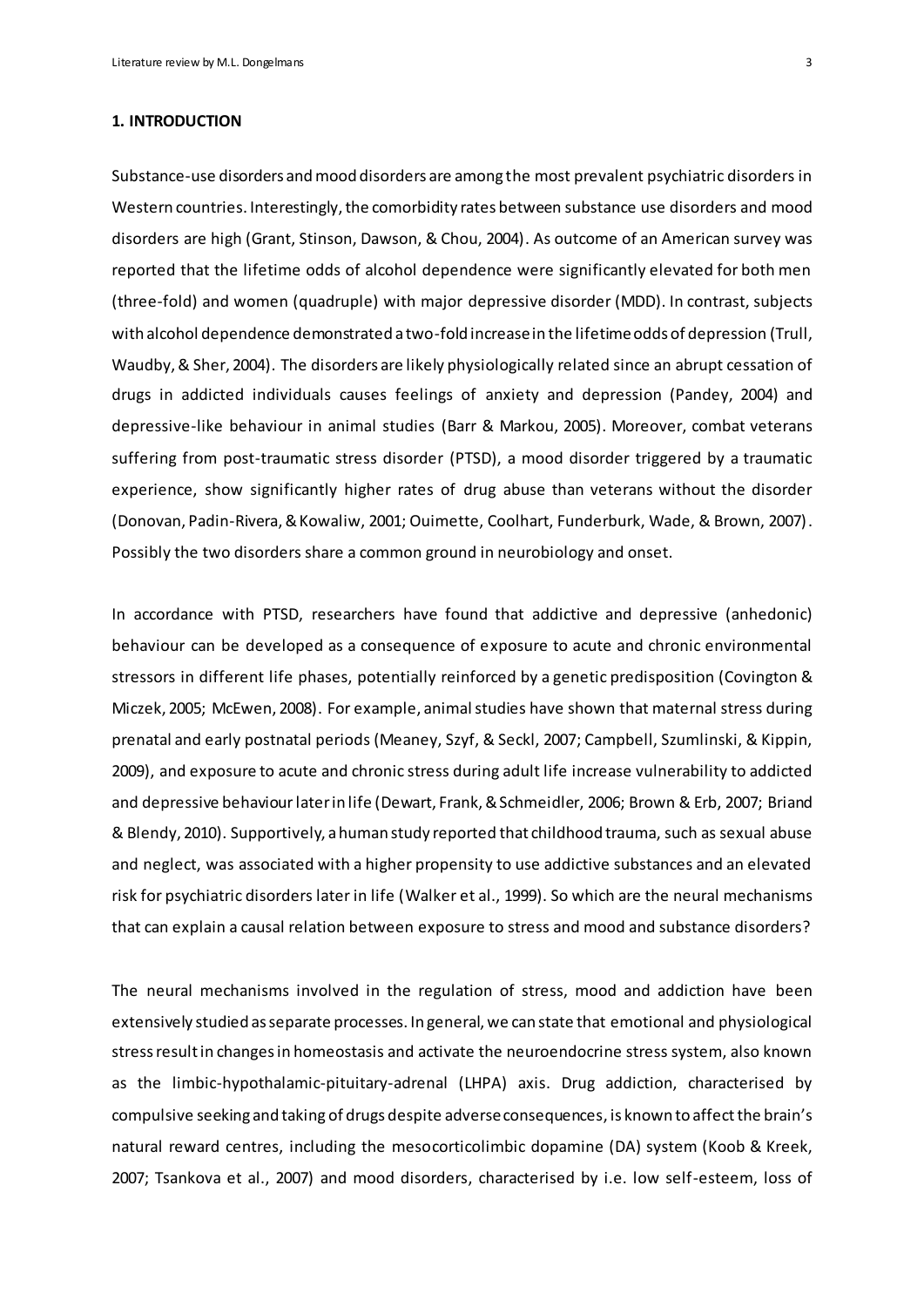interest and depressed feelings (Curtis & Valentino, 1991), are often ascribed to a disturbed serotonergic (5-HT) system and norepinephrine (NE) system, because the most important antidepressants act on these systems (Eric J Nestler et al., 2002). However, pharmacological, electrophysiological and lesion studies have revealed that these depicted stress, mood and addiction systems interact at different sites through different classes of neurotransmitters in the brain (see reviews: L. A. Briand & Blendy, 2010; Holsboer, 2000; G. F. Koob, 2008). These neural interactions may underpin the development of an addictive or depressive disorder after exposure to stress.

Nonetheless, the impact that stressful factors have varies among individuals and can be liable to e.g. genetic background and/or gender. For instance, Van der Veen and colleagues (2008) selected low (AKR) and high (C3H) maternal care mouse strains. Pups from two unrelated strains (DBA/2J and C57BL/6J mice) were cross-fostered to these high and low caring mother strains and the authors found that adult DBA mice, raised by a low caring mother strain, significantly differed from DBA mice raised by high caring mother strain in terms of cocaine intake and immobility response in the forced swim test, while C57BL/6J mice showed no differences. This finding illustrates that C57BL/6J mice seem to have a resistant genetic background and are resilient to the effects of reduced levels of motherly care, while DBA mice show a sensitivity to this particular environmental factor early in life (Van der Veen et al., 2008). Also in humans, specific genetic isomorphisms have been associated with increased sensitivity to stressful life events and their adverse consequences (Bethea et al., 2005; Charney & Manji, 2004). Interestingly, in a few studies it was however not possible to link stresssensitivity or psychiatry to specific isomorphisms, although behavioural characteristics were significantly associated with experiences or drug-use in the previous generation (Moss, Vanyukov Yao & Kirillova, 1999). These findings suggests that the effects of stress and related disorders can be inherited, but that factors other than genetic make-up, play a role.

Indeed, molecular studies have revealed that environmental factors can alter genetic expression, without changing the genetic make-up. Moreover, these alterations in genetic expression can be passed on to the next generation (Bagot & Meaney, 2010; Cottrell & Seckl, 2009; Lupien, McEwen, Gunnar, & Heim, 2009; Weinstock, 2008). These alterations are regulated through epigenetic mechanisms (Jiang et al., 2008). Several epigenetic mechanisms have been identified, also in the context of stress exposure, depression and drug use. However, how epigenetic alterations due to stress are inherited is an area of research still in its infancy.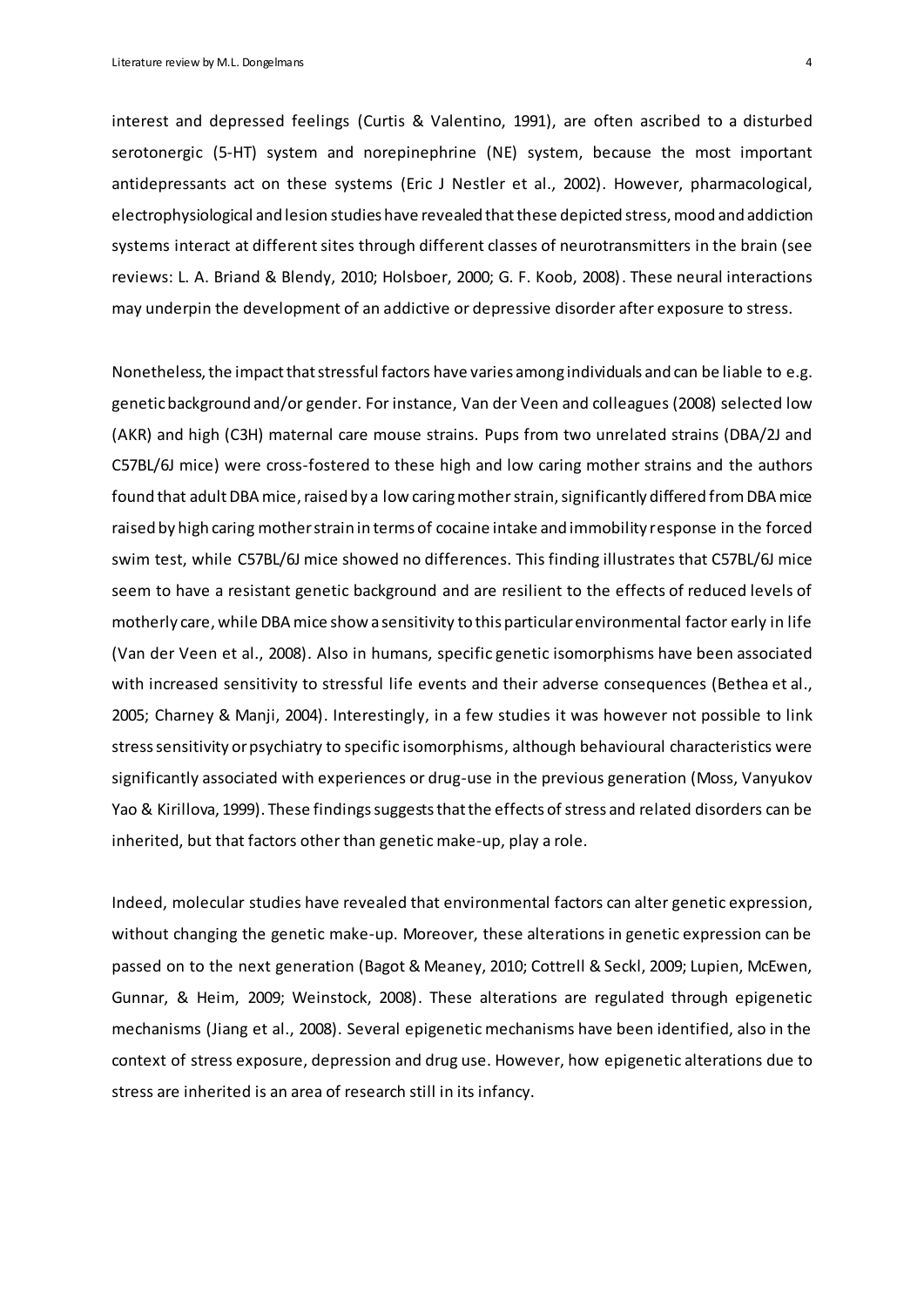The objective of this literature review is to investigate, on a neurobiological and cellular level, how stress can change the brain in such a way that it is more prone to depression and addiction. Some of these changes have already been associated with an epigenetic cause, however little with inherited epigenetic alterations. The first part of this review will cover some of the stress-induced neurobiological processes that are associated with synaptic and morpholoigcal changes linked to major depressive disorder and substance abuse. The second part will focus on the epigenetic mechanisms involved in these alterations and discuss the value of epigenetic research.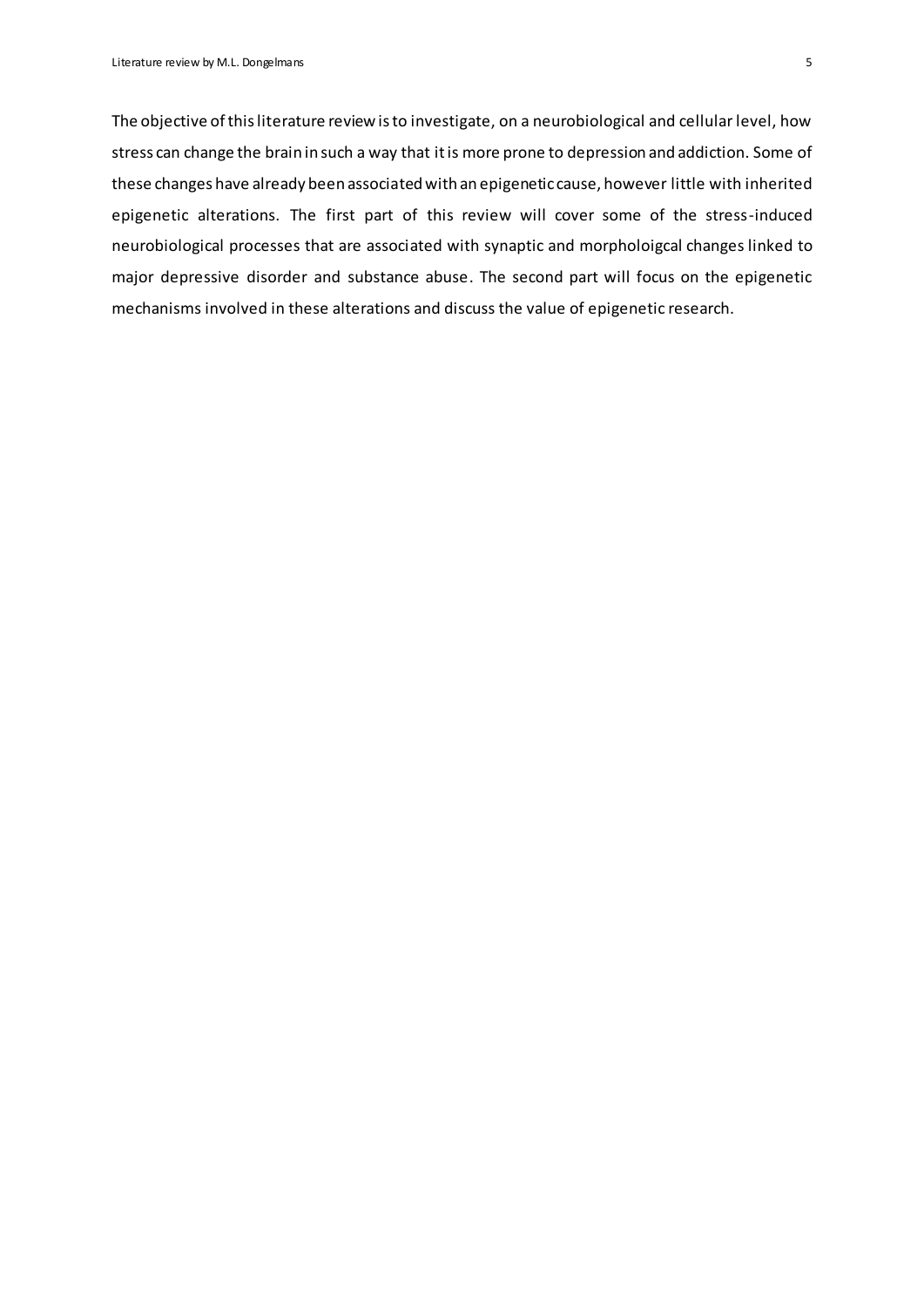# <span id="page-5-0"></span>**2. STRESS REGULATION AND THE CONSEQUENCES OF CHRONIC EXPOSURE TO STRESS**

# <span id="page-5-1"></span>**2.1 Stress and the limbic-hypothalamic-pituitary-adrenal system**

Stress responses in both humans and rodents are regulated by the limbic-hypothalamic-pituitaryadrenal (LHPA) system(Lopez, Akil, & Watson, 1999). Therefore, understanding the LHPA system, its input and projection sites and its elements vulnerable to stress-induced alterations contribute to understanding the risks of chronic exposure to stress.

Psychogenic stress is followed by the activation of the LHPA axis, through increased levels of neurotransmittersin response to external stimulithat stimulate the expression of the neuropeptide corticotropin-releasing hormone (CRH) secreted from the parvocellular neurons of the paraventricular nucleus (PVN) in the hypothalamus together with the secretion of vasopressin. CRH and vasopressin stimulate the secretion of adrenocorticotropic hormone (ACTH) in the anterior lobe of the pituitary gland. In response to ACTH, glucocorticoids, like cortisol (corticosterone in rodents), are secreted from the adrenal cortex and close the negative feedback cycle by acting on the PVN and pituitary gland and inhibiting the stress response (Majzoub, 2006; Swanson, 1984).

Chronic stress, in prenatal, early or adult life, typically results in a desensitization of the negative feedback loop and hyperactivity of the LHPA system, through increased secretion of CRH or altered regulation of the receptors (*see §2.3*, Majzoub, 2006). Animal studies have revealed that chronic stress can result in morphological changes in the brain. Chronic stress has been associated with atrophy of pyramidal neurons and a decrease in dendritic spine density in the dentate gyrus in the hippocampus (Mcewen, 1999) and medial prefrontal cortex (mPFC, J J Radley et al., 2004; Jason J Radley & Morrison, 2005). However, opposite effects, stress-induced increases in dendritic length and spine density, were observed in the amygdala (Vyas, Mitra, Rao, & Chattarji, 2002). In addition, enhanced stress-induced corticosterone secretion as a consequence of chronic exposure to stress was observed. Confirmatively, the morphological changes in the hippocampus, amygdala and PFC can be replicated by chronic administration of glucocorticoids (Gray, Milner, & McEwen, 2012; Mcewen, 1999). Interestingly, the elevated corticosterone levels in rats were subsequently associated with an enhanced locomotor response to a novel environment, which can be interpreted as increased anxious behaviour(Campbell et al., 2009; Fujioka et al., 1999). Supportively, behaviour observed in the social defeat paradigm (BOX 1), a well-used animal model to induce stress and at the same time distinguish between stress-sensitive and stress-resilient animals, was correlated with both anhedonic and addictive behaviour. Defeated mice, the ones that interact less or not at all during the social interaction test, display an elevated stress response, characterised by an increased glucocorticoid activation (Covington & Miczek, 2005; Krishnan et al., 2007). In addition, sensitivity to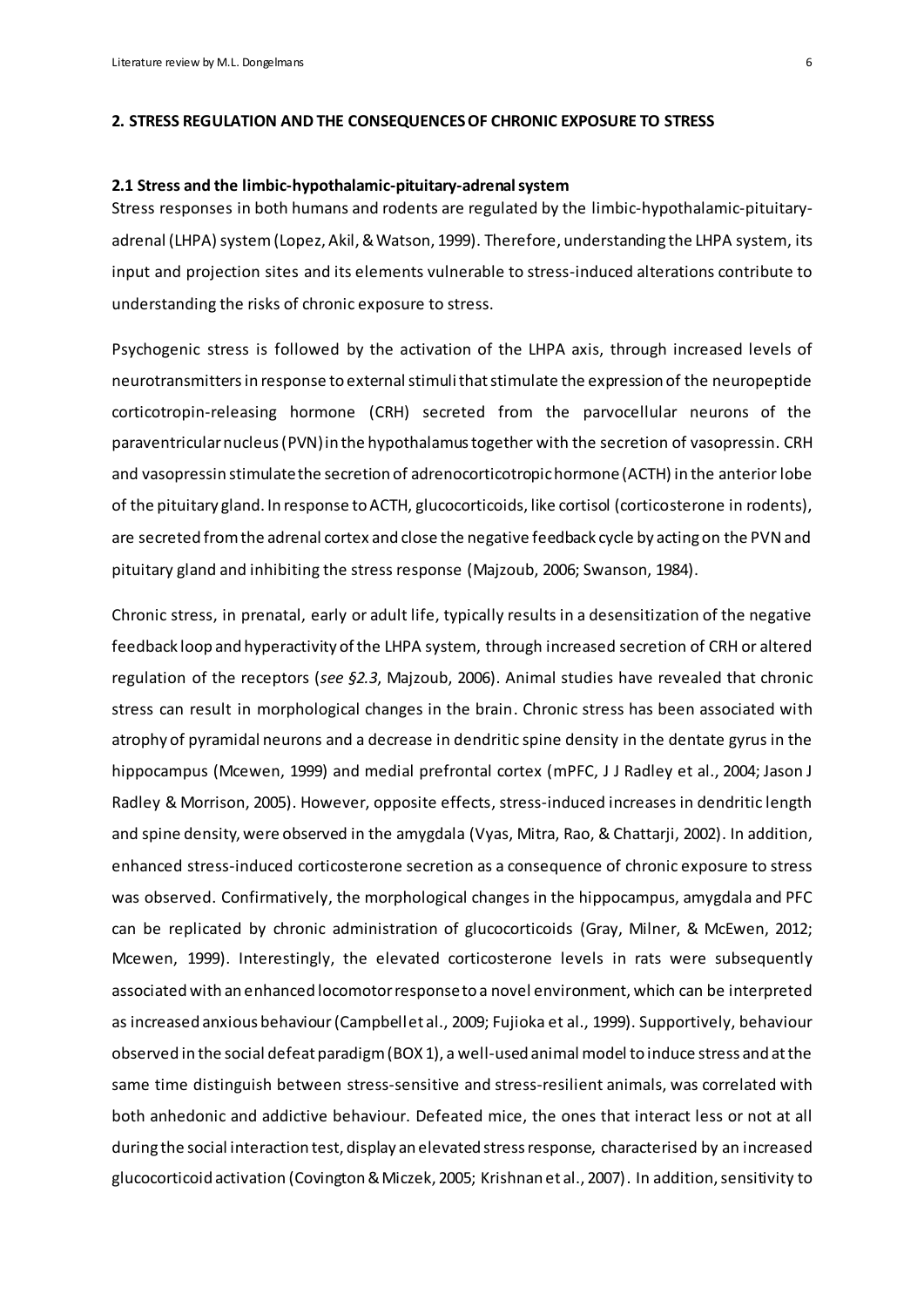the social defeat paradigm was correlated with depressive-like behaviour in the forced swim test and tail suspension test, as well as elevated drug taking behaviour (Kippin, Szumlinski, Kapasova, Rezner, & See, 2009; Campbell et al., 2009).

Moreover, atrophy, similar to the stress-induced decrease in neurons, was found post mortem in the hippocampi of individuals that suffered from chronic depression (Warner-Schmidt & Duman, 2006). Magnetic resonance imaging studies have confirmed this characteristic (Dranovsky & Hen, 2006) and showed that chronic antidepressant treatment up-

# **BOX 1**

# **Social defeat paradigm**

The social defeat paradigm alters the motivation for social interactions in rodents. Mice are subjected to daily bouts of social defeat for 8 (Covington et al., 2011) – 10 days . The mice are exposed to a different aggressor every day for 5 min and then separated from the aggressor behind a perforated protective barrier for the reminder of the day. Finally,during the social interaction test, social approach towards an unfamiliar mouse is measured. Undefeated control mice spent most of their time interacting socially when presented to an unfamiliar target mouse, while defeated mice displayed intense aversive responses and spent less time in close proximity to the target mouse (Berton et al., 2006; Covington et al., 2011).

regulates hippocampal neurogenesis (Warner-Schmidt & Duman, 2006). Thus, both physiological and behavioural studies have provided outcome to suggest that shared stress-induced mechanisms can underlie the development of sensitivity to stress, depressive symptoms and drug dependence characterised by morphological changes in the brain. Next, will be explained how stress can induce the morphological changes that are generally linked to depression. For this reason, first a brief summary on major depressive disorder.

# <span id="page-6-0"></span>**2.2 Major depressive disorder, alcohol intake and the action of antidepressants**

Major depressive disorder (MDD) is characterised with a range of symptoms, including disturbed mood and sleeping patterns and feelings of worthlessness and hopelessness (Curtis & Valentino, 1991). The therapeutic effect of a variety of antidepressants including tricyclic agents, selective serotonin re-uptake inhibitors, monoamine oxidase inhibitors, atypical antidepressant compounds, and electroconvulsive therapy, involves adaptations in serotonin (5-HT) and norepinephrine (NE) (Celada, Puig, Amargós-bosch, Adell, & Artigas, 2004). Different genetic features, such as genetic variants of the 5-HT transporter have been associated with variations in vulnerability to mood disorders as well as differences in therapeutic response to antidepressant treatment (Peters, Slager, McGrath, Knowles, & Hamilton, 2004). The 5-HT transporter gene (SLC6A4) has been linked to stress too. A specific polymorphism, the short (s) 5-HT transporter gene-linked promoter region (5-HTTLPR) of SLC6A4 is shown to be associated with psychiatric disorders, like MDD, and elevated CRH concentrations after stress experiences (Coplan et al., 2011; Ressler et al., 2011). The short variant of the 5-HTTLPR was further related to significant less 5-HT transporter mRNA expression (Canli & Lesch, 2007). Interestingly, SSRIs seem less effective in MDD patients with the short 5-HTTLPR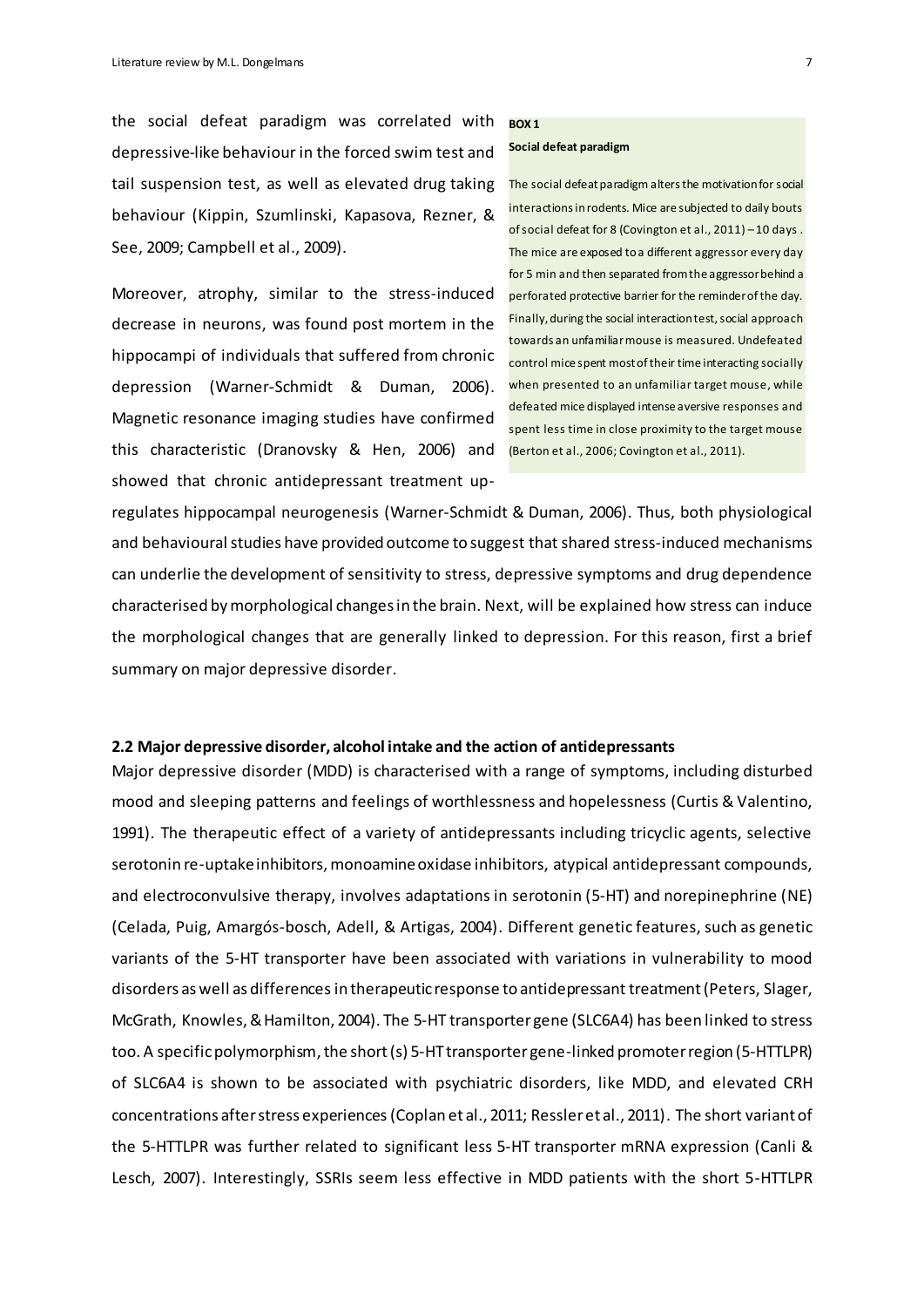variant (Illi et al., 2011). Possibly, because this variant already has a reuptake inhibitory effect, due to lesser 5-HT expression and the depressive symptoms are caused by a different mechanism in these patients. Other studies have, for example, reported a significant lower number of the norepinephrine transporter (NET) in post mortem locus coeruleus (LC) tissue, the centre of norepinephrine secretion, of subjects diagnosed with MDD compared to healthy controls (Klimek, Zak-Knapik, & Mackowiak, 1994). The drug of abuse mainly associated with MDD and other mood disorders, like PTSD is alcohol. Alcohol dependence has been linked to alterations in the LHPA axis, increased cortisol levels after induction, and 5-HT function that regulates the LHPA system (Athenelli, Maxwell, Geraciot and Hauger, 2006), which may precede depressive symptoms. In contrast, alcohol is suggested to relieve depression and anxiety (Bolton, Robinson, & Sareen, 2009), possibly due to the increase in inhibitory GABA activity that counteracts the LHPA system. In general, the action of alcohol is difficult to pinpoint (Carta, Mameli, & Valenzuela, 2004).

# <span id="page-7-0"></span>**2.3 Altered expression levels in response to stress**

Alterations in morphology, that may underlie MDD and other disorders, can be explained by an interplay of stress hormones, peptides and neurotransmitters. Manipulations in a complex neural network, including the LHPA system and its glutamatergic and GABAergic input that is being modulated by the neuromodulators, such as norepinephrine, dopamine and serotonin have been linked to different symptomatology. The changes in expression of ligands and their receptors can mainly be explained through changes in the involved second messenger pathways.

Chronic psychogenic stress can affect the LHPA system at different sites. Chronic exposure to stress is mainly associated with increased basal levels of CRH expression and down-regulation of the glucocorticoid receptors in the PVN (Herman, Ostrander, Mueller, & Figueiredo, 2005). In general, psychogenic stressors trigger pathways from the sensory organs, brain stem and mid brain nuclei, like the raphe nuclei and ventral tegmentum area (VTA), to the peri-PVN area and PVN via the PFC, bed nucleus of the stria terminalis (BNST), basolateral amygdala (BLA) and the LC (Aguilera & Liu, 2012). The secretion of CRH in the PVN is regulated by neurotransmitters, including NE afferents from the LC and glutamatergic (Glut) afferents from the BLA, and the signaling transduction systems coupled to their receptors. Norepinephrine acts on alpha adrenergic receptors which are coupled to the guanyl nucleotide binding protein (G-protein) Gq11 and phospolipase C (PLC). Binding results in an increase in intracellular calcium  $(Ca^{2+})$  and protein kinase C (PKC) activity. Simultaneously, glutamate interacts with NMDA and mGluR5 receptors also leading to increases in intracellular Ca $^{2+}\!$ .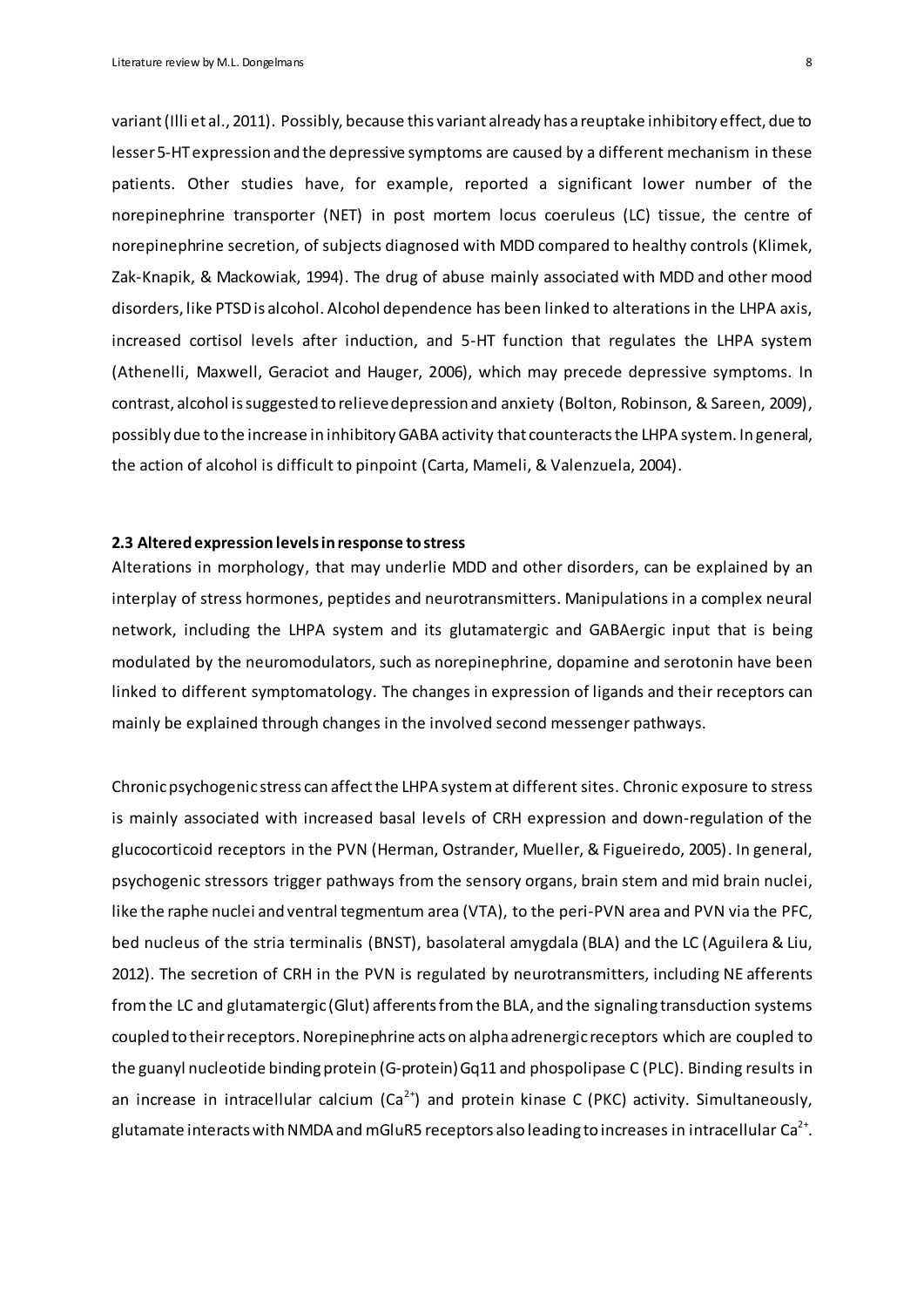These two mechanisms are suggested to mediate rapid CRH release within seconds (Huang & Reichardt, 2003).

Conversely, CRH transcription is activated within minutes and is regulated through a process that requires the second messenger cyclicadenosine monophosphate (cAMP) activated by the G-protein coupling and binding of brain derived neurotrophic factor (BDNF) to tropomyosin-related kinase B (TrkB) receptors (Huang & Reichardt, 2003; Jeanneteau et al., 2012). After the increase in intracellular calcium levels, cAMP and consequently calcium calmodulin dependent protein kinase (CaMK), PKC, and protein kinase A (PKA) are activated. The activation of PKC and PKA transactivates the intracellular signalling mitogen activated protein kinase (MAPK) pathway. MAPK and CaMK subsequently activate cAMP responsive element binding protein (CREB) by phosphorylation. Phosphorylated CREB (pCREB) binds to the cAMP response element (CRE) region of the CRH gene, together with CREB-binding protein (CBP) and would activate the transcription process (Aguilera & Liu, 2012; Jeanneteau et al., 2012). However, phosphorylation of CREB alone is not sufficient to stimulate the CRH promoter. The CREB regulated coactivator 2 (CRTC2, initially called TORC2) must be actively transported to the nucleus to allow CREB-dependent transcription of CRH. Interestingly, glucocorticoids, via glucocorticoid receptorsignaling, deactivate CREB-mediated CRH expression by neutralizing the function of CRTC2 (Jeanneteau et al., 2012). Perhaps, through this mechanism the secretion of CRH is inhibited by glucocorticoids and does the negative feedback loop exist. However, it has been shown that after prolonged stress and chronic corticosterone exposure the expression of glucocorticoid receptorsin the hippocampusreduces. For instance, reduced levels of glucocorticoid receptor mRNA were found post mortem in the brains of individuals with a history of child abuse. This reduction was associated with a decreased level of the nerve growth factor-inducible protein A (NGFI-A, also known as e.g. egr1, zif268 and d2) transcription factor binding and NGFI-A-inducible gene transcription (McGowan et al., 2009). Binding of NGFI-A induces the activity of the exon 1(7) on the GR (NR3C1) promoter (Weaver et al., 2007), through the MEK-ERK1/2 signaling pathway that is linked to the TrkB receptor.

In contrast, postnatal augmented maternal care in animals has shown to up-regulate glucocorticoid receptors in the hippocampus and maternal care is therefore suggested to have a protective (resilient) effect (Liu, 1997; Meaney & Szyf, 2005). This augmented maternal care, expressed in licking, grooming and arched-back nursing (LG ABN) was linked to an increased expression of NGFI-A in the gene promoter of Nr3c1 in the rat hippocampus (Weaver, Diorio, Seckl, Szyf, & Meaney, 2004). In addition, Meaney and Szyf (2005) reported that the offspring of high LG-ABN mothers also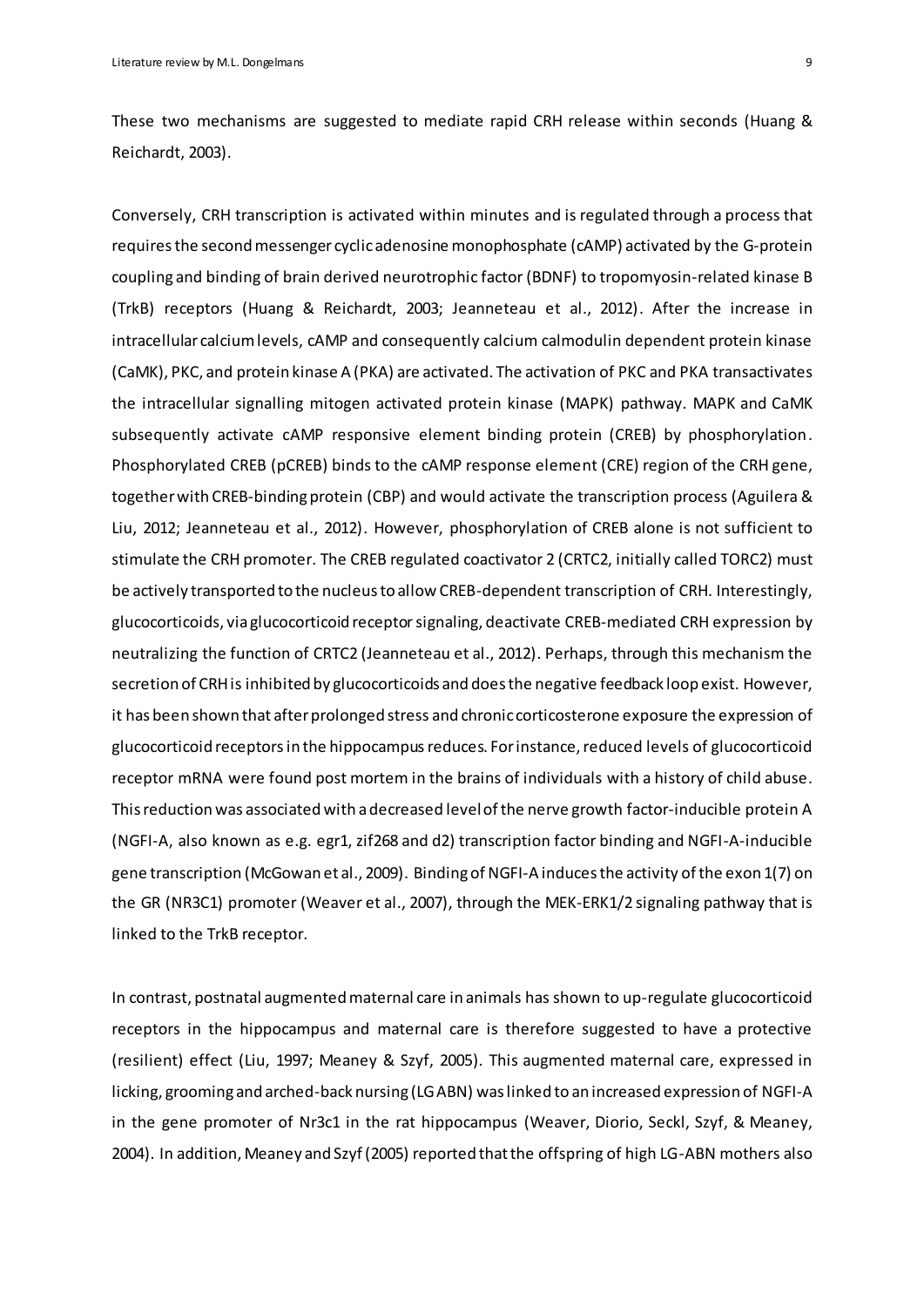were less anxious and had attenuated corticosterone responses to stress when compared to pups of low LG-ABN mothers (Meaney & Szyf, 2005). The down- and up-regulation of glucocorticoid receptors through fluctuating levels of the neurogrowth factor NGFI-A can possibly be explained by an epigenetic mechanism (*Chapter 3*). Thus, we now know that chronic stress and glucocorticoid administration can result in a reduced number of glucocorticoid receptors in the hippocampus. Additionally, has been reported that chronic stress and glucocorticoid administration is linked to atrophy of the hippocampus. Could these two processes be possibly linked to each other?

# <span id="page-9-0"></span>**2.4 Implications supporting disrupted hippocampal neurogenesis under the influence of stress**

Adult neurogenesis (AN), is the process of generating new neurons that integrate existing circuits after fetal and postnatal development. AN is observed in the hippocampus of humans and rodents (Zhao, Deng, & Gage, 2008). In brief, new hippocampal granule cells arise from neural progenitor cells in the subgranular zone (SGZ) of the dentate gyrus (DG) and become integrated into the local neuronal network. The maturation and integration of the neurons into the local network of adult neuronsis highlyGABA (local and synaptic) dependent in the first few weeks when synapses and dendrites are formed. By 3weeks, axons(mossy fibers) are formed connecting to hilar neurons and CA3 pyramidal cells. In the last developmental stage until 2 months, the newborn neurons will receive glutamatergic input and their spines develop further. However, the neurons are still characterised by o.a. increased neuronal activity fromefferents, presumably similar to hippocampal long termpotentiation (LTP), compared to mature neurons (Herold, Jagasia, Merz, Wassmer, & Lie, 2011). Hippocampal LTP is apparent as an increase in non-NMDA receptor-mediated glutamate transmission (Kauer, 2004) More specifically, LTP depends critically upon expression of the AMPA receptor subunit, GluR1 (Zamanillo, 1999), and an increase in AMPA receptors at synaptic sites (Kauer, 2004). Overall, both GABA and glutamatergic input control newborn neuron survival.

In support with these observations, GABA synthesizing enzyme glutamic acid decarboxylase isoform 67 (GAD67) mRNA expression wasreduced in the hippocampus(Thompson Ray, Weickert, Wyatt, & Webster, 2011). However, the levels of GAD67 mRNA were unchanged in subjects treated with antidepressants (Iyo et al., 2010). This may suggest that in patients with major depressive disorder hippocampal neurogenesis is affected through reduced levels of GAD67, and consequently GABA. However, more factors have been reported to be crucial in hippocampal neurogenesis, including the cyclin-dependent kinase 5 (Cdk5). Cre-recombinase-mediated conditional knock out of Cdk5 in neural progenitor cells in the dentate gyrus prevented maturation of new neurons. Additionally, selective KO of Cdk5 in mature neurons in the hippocampus, and Cdk5 gene deletion specifically in DG granule neurons reduced the number of new born neurons. Moreover, this effect was activator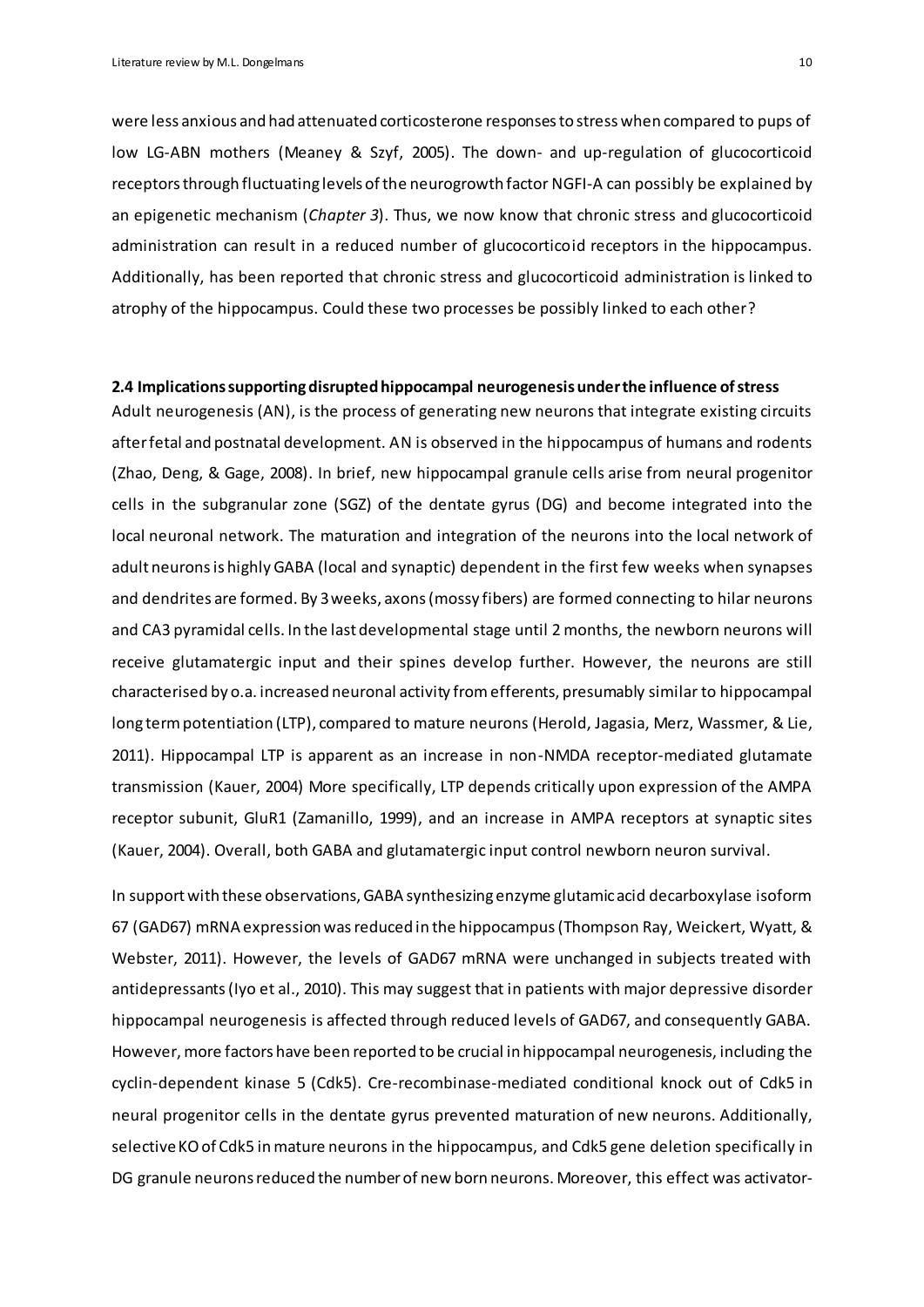specific, because only the Cdk5 activator p35 KO, but not p39 (cJun) KO mice showed fewer newbom neurons (Lagace et al., 2008). The expression of p35 is induced by BDNF and NGFI-A has demonstrated to mediate the induction of p35. Interestingly, Cdk5 also phosphorylates the glucocorticoid receptor and hereby up-regulatesits transcriptional activity (Jessberger et al., 2008).

Indeed, anotherimportantfactorin neurogenesis was demonstrated to be the MEK-ERK1/2 signaling pathway activated by TrkB-BDNF binding. TrkB-deficient (cre-induced) adult-born neurons in TrkB<sup>lox/lox</sup> mice showed impaired synaptic plasticity. Furthermore, a substantial population of these neurons died atthe immature-to-mature neuronal transition. Behaviourally, the impairment in TrkB signaling in newborn neurons was associated with increased anxiety-like behaviour in the mutant mice (Bergami, Rimondini, Santi, Blum, & Go, 2008). Consistently, reduced mRNA expression of BDNF and the TrkB receptor was found post mortem in the hippocampus of individuals with major depressive disorder(Thompson Ray et al., 2011). A decrease in BDNF levels was also reported in the hippocampus after exposure to chronic stress (Lakshminarasimhan & Chattarji, 2012). More specifically, endogenous corticosterone levels showed to have a biphasic effect on the BDNF secretion in a medium: stimulating BDNF secretion at lower concentrations and suppressing it at higher concentrations (Kino et al., 2010). In contrast, in a different study BDNF levels were increased in the amygdala (Lakshminarasimhan & Chattarji, 2012). This is consistent with the opposite morphological changes that have been reported in the amygdala after exposure to stress. Confirmatively, reversed morphological changes after antidepressant treatment were reported, as well as opposite BDNF levels in the hippocampus and amygdala (Kino et al., 2010; Lakshminarasimhan & Chattarji, 2012). In general, antidepressants increase intracellular levels of cAMP (Nestler et al., 1989) and therefore promote intracellular pathways. Even when the subtypes of NE or 5-HT receptors the antidepressant act on are not coupled to the cAMP pathway, CREB phosphorylation will be induced through mobilization of intracellular calcium or membrane depolarization and subsequent calcium influx, and still lead to activation of gene expression (Blendy, 2006) of for example BDNF (Conti, Cryan, Dalvi, Lucki, & Blendy, 2002) and TrkB receptor genes (Iyo et al., 2010).

In conclusion, the down-regulation of glucocorticoid receptors and the disrupted neurogenesis may hypothetically be linked. Both the expression of glucocorticoid receptors, and the expression of the p35 activator are dependent on the MEK-ERK1/2 signaling pathway (Kim, Shin, Yoon, & Kim, 2011) and thus the availability of BDNF and TrkB receptors. Furthermore was demonstrated that antidepressants promote neurogenesis through an up-regulation of TrkB and a normalisation of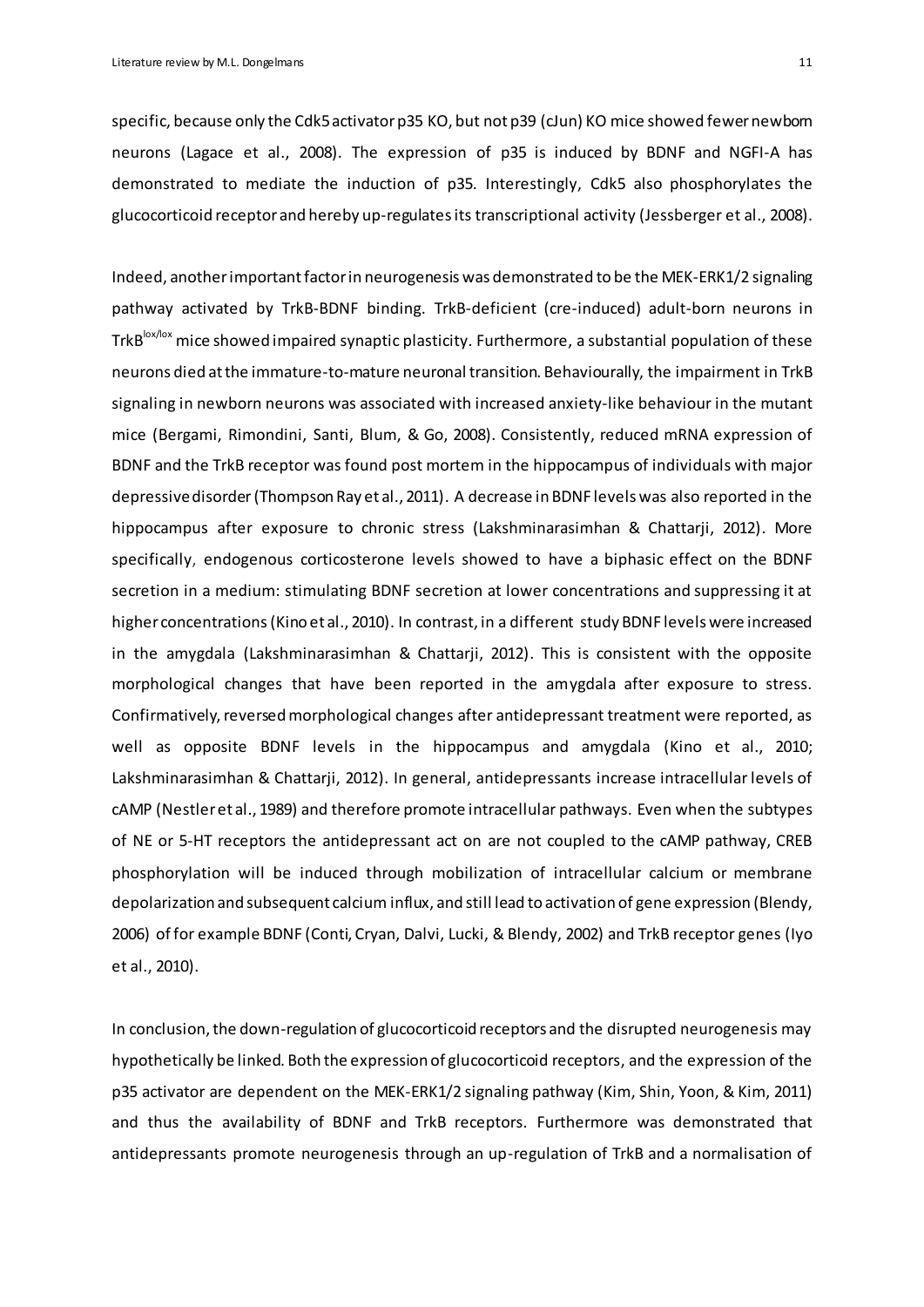GABA, through GAD67 expression, that promotes the first stages of neurogenesis (Iyo et al., 2010; Kino et al., 2010). In light of addiction, synaptic plasticity similar to the processes observed in the hippocampus, has also been reported in the mesocorticolimbic system in response to stress and drugs (Daftary, Panksepp, Dong, & Saal, 2009)**.** The mesolimbic system projects to and receives projections from the hippocampus, amygdala, BNST and PFC (Wise, 1996) and these interactions may be a key in the comorbidity MDD and drug abuse.

# <span id="page-11-0"></span>**2.5 Mesolimbic dopamine system in relation to drug use and stress exposure**

The mesolimbic dopamine system is composed of different afferents and efferents of the nucleus accumbens (NAc). The NAc exists for 95% of medium spiny GABA-ergic neurons (MSNs). Other neuron types that are found in the NAc are cholinergic and GABA-ergic interneurons (Belujon & Grace, 2011). Dopamine-releasing neurons from the ventral tegmentum area (VTA) innervate the dendritic spines of the dopaminoceptive MSNs in the NAc. Furthermore, the NAc receives glutamatergic input from the hippocampus, amygdala and prefrontal cortex (Wise, 1996; Adinoff, 2004) that excite all types of NAc neurons. Dopamine modulates this glutamatergic input(Robison & Nestler, 2011).

The mesolimbic dopamine system is associated with processing natural and addictive reward. For example, repeated administration of drugs of abuse results in drug-induced modifications in synaptic plasticity in the mesolimbic dopamine system. These synaptic alterations are suggested to drive addiction (Russo et al., 2010). Moreover, stress cross-sensitizes with psychostimulants. Thus, an animal exposed to a stressor will show a heightened responsivity to e.g. cocaine and vice versa. For instance, chronic cocaine treatment made mice more susceptible to chronic social defeat, with social avoidance as result (Vialou et al., 2010). Different classes of drugs affect the mesolimbic dopamine system through different mechanisms. The psychostimulants cocaine and amphetamine bind to the dopamine transporters (DATs) on the VTA neuron that re-uptake DA from the synaptic cleft (Kauer, 2004). By blocking DATs cocaine directly prolongs the effect of the VTA DA signals on the MSNs. These MSNs express either high levels of D1 or D2 dopamine receptors (D1DR & D2DR, Lee et al., 2006; Robbins & Everitt, 1999). Dopaminergic receptors are co-expressed on MSNs with different glutamate (NMDA, AMPA and metabotropic) receptors that modulate  $Ca<sup>2+</sup>$  entry and second signaling pathways (Kelz et al., 1999; Eric J Nestler, 2008). Chronic cocaine treatment has shown to increase the spine density of the MSNs of both dopamine Drd1-EGFP and Drd2-EGFP positive neurons in transgenic mice. However, this increase was only maintained in the Drd1-EGFP positive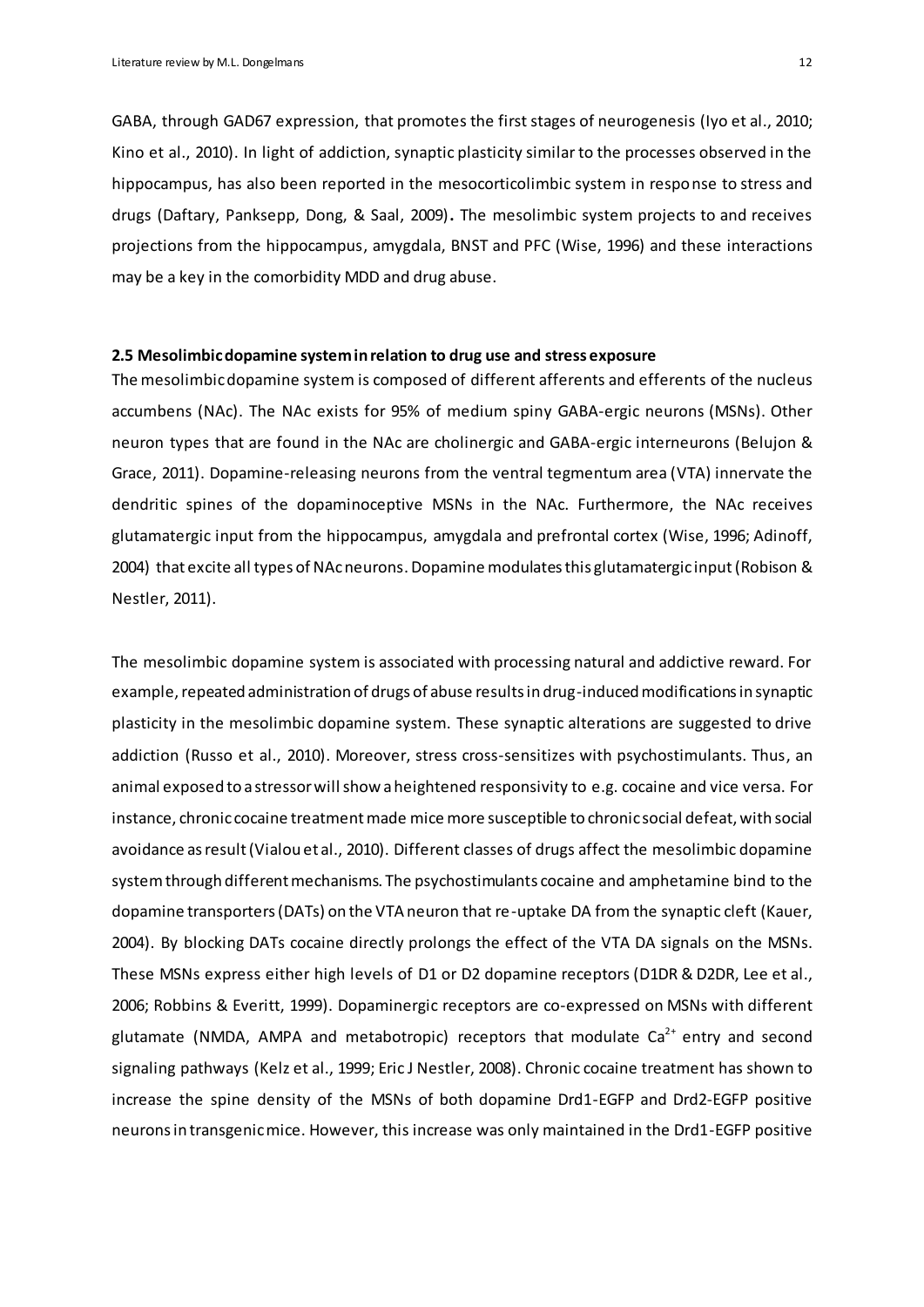neurons after 30 days of drug withdrawal, suggesting that sensitization is regulated through D1 dopamine receptor signaling (Lee et al., 2006).

Dopamine receptors are also co-expressed with glucocorticoid receptors (GRs) in the NAc, which have shown to modulate dopamine activity elicited by drug reward. Inactivation of the GR gene (Nr3c1) in GR<sup>D1Cre</sup> mutant mice was associated with reduced firing rate and frequency of burst events in the VTA (Ambroggi et al., 2009) and reduced cocaine-elicited (acute) DA release in NAc. These findings were linked to reduced levels of the immediate early genes c-Fos and NGFI-A and a reduction of phosphorylation of ERK1/2 in response to cocaine in the NAc (Barik et al., 2010). Furthermore, genes implicated in the glutamatergic transmission (Grin2b and Nlgn3) were downregulated, which could be a consequence of less mesocortical DA and an explanation for a decrease in excitatory input to the VTA.  $GR^{D1Cre}$  mice showed reduced cocaine self-administration, reduced cocaine-induced conditioned place preference and locomotor sensitization. Moreover, mutants stressed in the social defeat paradigm showed no social avoidance (Barik et al., 2013). These results implicate the relevance of glucocorticoid binding, and the LHPA axis, in reward and stress processing.

Supportively, mice that displayed social avoidance showed increased DA bursting firing in the VTA ex vivo (Feder, Nestler, & Charney, 2009; Krishnan et al., 2007). Furthermore, a rat study demonstrated that adrenalectomized rats showed lower drug intake compared to controls. Subsequent administration of corticosterone resulted in increased self-administration of alcohol and cocaine (Piazza and Le Moal, 1998). Additionally, adrenalectomy reduced the extracellular concentrations of dopamine in the shell of the NAc (Piazza et al., 1996, 2000). Moreover, the selective knock down of CREB in the NAc has been associated with resilience to chronic stress (Vialou, Robison, et al., 2010), which can possibly be linked by reduced gene expression of CREB-related genes, such as Fos, BDNF, CRH and GluR1. Indeed, in contrast increased BDNF-TrkB signaling was observed in the NAc after chronic social defeat in mice displaying social avoidance (Krishnan et al., 2007; Covington et al., 2011). Furthermore, ΔFosB and the activity-dependent transcription factor, serum response factor (SRF) and the AMPA receptor subunit GluR2 were down-regulated in the NAc in sensitive mice, compared to resilient mice after chronic stress. Supportively, NAc tissue from depressed patients revealed decreased GluR2 levels and SRF levels compared to controls (Vialou, Maze, et al., 2010; Vialou, Robison, et al., 2010). GluR2-lacking AMPA receptors are  $Ca^{2+}$ -permeable with increased medium spiny neuron excitability in response to glutamate as result. Increased glutamatergic acitivty could compensate for the increase in DA release and this ratio may underlie sensitivity and resilience. Similarly, overexpression of ΔcJun (splice variant of cJun), antagonizing ΔFosB activity, resulted in a reduction of GluR2 and made mice more susceptible to chronic social stress (Vialou,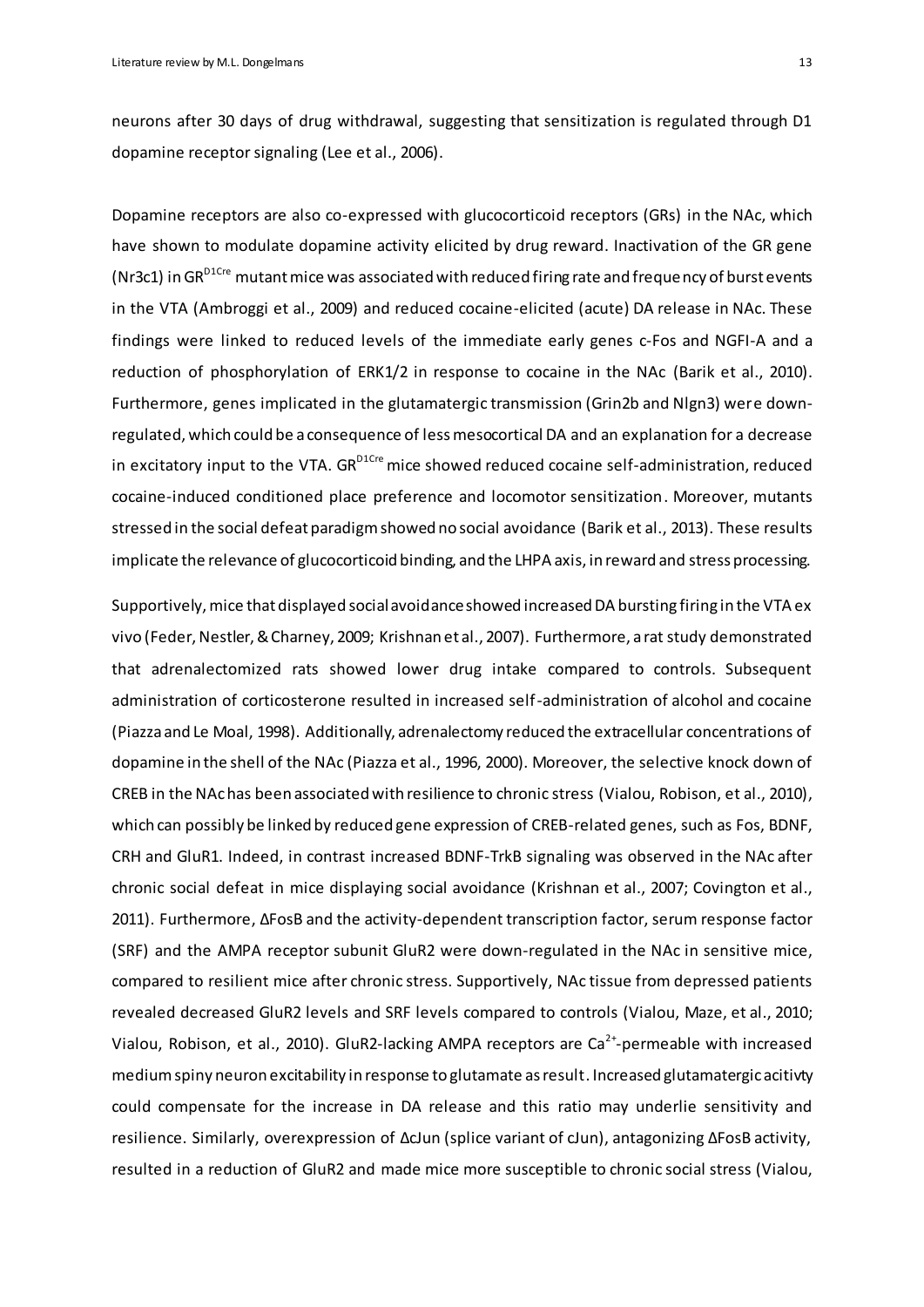Robison, et al., 2010). However, SRF manipulation did not play at all a role in the response to chronic cocaine exposure and ΔFosB was up-regulated after cocaine treatment. Therefore, stress and cocaine may be regulated through different pathways (Vialou, Maze, et al., 2010).

#### <span id="page-13-0"></span>**2.6 Synaptic plasticity and sensitization in the mesocorticolimbic dopamine system**

Responses to stress and addictive substances are generally expressed in increased DA release in the VTA and the consequences in receptor expression and further neurotransmission in the NAc. Thus, this suggests that afferents of the VTA play a significant role in processes such as behavioural sensitization. Activity in the VTA is regulated by different input. The primary excitatory afferents to the VTA include direct glutamatergic input from prefrontal cortex. The VTA also receives excitatory input from the amygdala, laterodorsal tegmental nucleus, and BNST. Dopamine neurons in the VTA express metabotropic and ionotropic glutamate receptors, including both NMDA and AMPA subtypes (NMDARs and AMPARs) (Kauer, 2004). Indeed, local injections of D1DR antagonists and NMDAR agonists in the VTA directly blocked the development of behavioural sensitization to repeated administration of amphetamine (Rougé-Pont, Moal, Vincenzo, & Cedex, 1995). Similarly to hippocampal LTP associated with neurogenesis, exposure to an addictive drug may elicit NMDA receptor dependent LTP in the mesolimbic DA system (Hyman & Malenka, 2001; E J Nestler, 2001). However, NMDAR antagonists that block behavioural sensitization to psychostimulants are ineffective once sensitization is established (E. Wolf & White, 1994). Therefore, mainly the early development of sensitization may be a consequence of enhanced glutamatergic synaptic transmission in the VTA (Kauer, 2004). Another measure of LTP is the AMPA/NMDA ratio. The ratio between AMPAR-mediated excitatory postsynaptic current (EPSC) and NMDAR-mediated EPSC was increased in brain slices of cocaine-treated rodents, which indicates that cocaine increases AMPARmediated glutamatergic transmission (Malenka & Bear, 2004). Interestingly, AMPAR/NMDAR ratios in VTA GABAergic neurons were unchanged, which indicates that drug treatment increases excitation, but not inhibition (Williams, 1994). Importantly, also repeated stress elevated the AMPAR/NMDAR ratio in VTA DA neurons. This increase was modulated through the activation of GRs, since Dexamethasone (Dex), a potent synthetic GR agonist, significantly increased AMPAR/NMDAR ratios in VTA DA neurons in the same magnitude as stress (Saal, Dong, Bonci, & Malenka, 2003). Furthermore, was shown that activation of GRs up-regulates postsynaptic AMPARs within the same neuron, which appeared to be mediated by a GR-mediated transcriptional process (Cho and Little; Karst & Joels, 2005). Confirmatively, up-regulation of GluR1 levels in the VTA were reported (Fitzgerald, Hamedani, & Nestler, 1996). This up-regulation was subsequently blocked by treatment with a glucocorticoid receptor antagonist (Saal et al., 2003). GRs are present on dopamine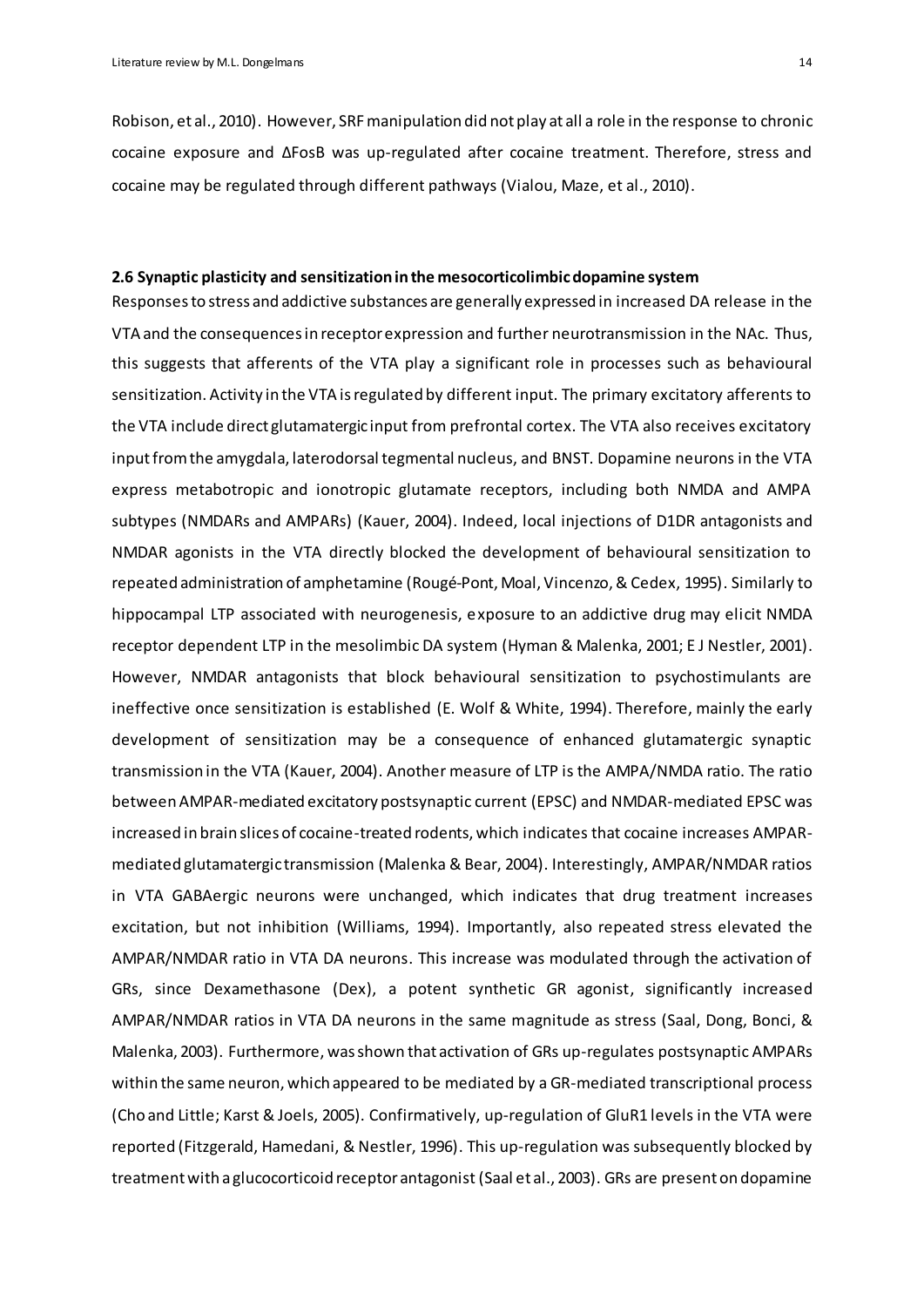(VTA) and dopaminoceptive (NAc) neurons. However, work of Barik and colleagues (2010; 2013) have demonstrated that only inactivation of GRs in the dopaminoceptive neurons affected stress and drug responses. No effects were found in GR<sup>DATCre</sup> mice (Barik et al., 2013; Barik et al., 2010). Indeed, the increased AMPAR/NMDAR ratio caused by stress was blocked when stress followed administration of an NMDAR antagonist, suggesting that NMDAR activation is downstream from glucocorticoid action (Saal et al., 2003).

Another possible link between VTA dopamine release and increased NMDA receptor-dependent plasticity is that long-term depression (LTD) is blocked by drugs of abuse, making it easier to induce LTP. LTD is considered to be a normal brake mechanism preventing enhanced LTP and is characterised by a reduction in the efficacy of synapses (Kauer, 2004). Indeed, psychostimulants effectively prevent LTD at VTA synapses. This block of LTD was shown to be mediated by dopamine acting on D2 auto receptors on dopamine neurons in the VTA. LTD can also be blocked by PKA inhibitors or by inactivation (chelation) of intracellular  $Ca^{2+}$  (Thomas & Malenka, 2003).

# **2.7 MDD and drug-use interactions explained by glutamatergic hippocampus-NAc projections**

Previous paragraphs have depicted that chronic exposure to stress could make the brain more prone to the effects of drugs (Vialou et al., 2010) and precede the morphological changes that are associated with major depressive disorder (Warner-Schmidt & Duman, 2006). Cross-sensitization that was previously discussed concerning psychostimulants is also demonstrated for alcohol (ethanol) (Phillips, Roberts, & Lessov, 1997), nicotine (Shim, Javaid, Wirtshafter, & Jang, 2001) and morphine (Tzschentke & Schmidt, 1997). This supports that chronic stress can increase the rewarding properties of these addictive substances. However, the question is if the synaptic and morphological changes associated with depression could hypothetically make the brain more sensitive to the abuse of addictive substances too. First of all, we have discussed both hippocampal neurogenesis and LHPA hyperactivity are associated with MDD. The hippocampus also projects to the PVN and its altered action may affect the LHPA system (Haarst, Oitzl, & Kloet, 1997). Therefore, hippocampal atrophy on itself could promote sensitization by increased levels of glucocorticoids. This was supported by the lack of behavioural sensitization after inactivation and blocking of glucocorticoid receptors in the NAc (Saal et al., 2003; Barik et al., 2010; 2013). However, the hippocampus also provides glutamatergic input for the VTA trough the ventral subiculum (vSub). This projection has been implicated in the reinstatement of cocaine use. The vSubs of rats were stimulated after extinction of cocaine self-administration. The stimulation elicited significantly increased cocaine-seeking behaviour. Confirmatively, this behaviour was blocked when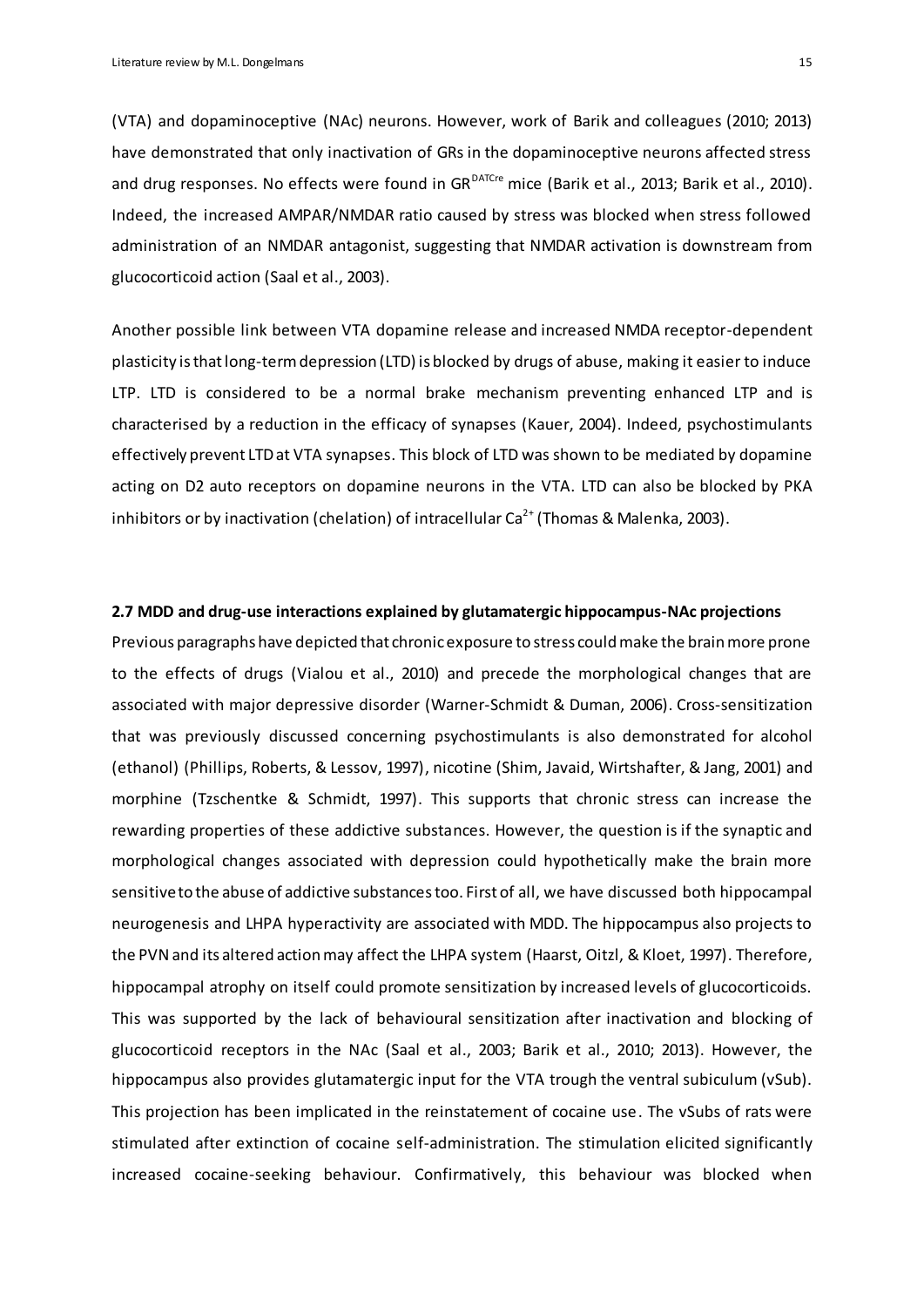glutamatergic receptors in the VTA were pharmacologically blocked (Kauer, 2004; Vorel et al., 2001). In addition, chemicalstimulation of the vSub by infusions of NMDA also increased spontaneous firing of DA neurons in the VTA. Interestingly, this increase in firing was abolished when a glutamate receptor antagonist was locally infused in the NAc (Floresco, Todd, & Grace, 2001). The vSub (hippocampus) has also been suggested to drive craving, stimulated by stress, through contextspecific stimuli that further triggers hippocampal activity (Belujon and Grace, 2011).

Conversely, was shown that not hippocampal, but PFC lesions, that provide glutamatergic input to the VTA block behavioural sensitization to amphetamine (M. E. Wolf, Xue, Li, & Wavak, 2000). Moreover, repeated electrical stimulation of glutamatergic prefrontal projectionssensitized animals to cocaine administration, but stimulation of the hippocampus did not (Kauer, 2004; Schenk & Davidson, 1992)**.** The PFC also excites the VTA through a glutamatergic projection, and receives not only input from the hippocampus, but also from the amygdala. The amygdala input might explain why hippocampal stimulation on its own was not sufficient for behavioural sensitization. Indeed, behavioural sensitization was found to be dependent on amygdala activation (Kalivas & Aledatter, 1993). Morphologically, MDD has been significant increases in amygdala size and increased activity in response to emotional cues (Gray, Milner, & McEwen, 2012; Mcewen, 1999). Therefore, an altered glutamatergic amygdala-PFC projection towards the NAc could underlie drug sensitivty in MDD patients. The synaptic and morphological changes discussed so far have been explained through altered second messenger pathways. However, the modifications in these cascades have furhter been linked to altered gene expression levels through processes that might give insight in the causal mechanims stimulated by chronic exposure to stress.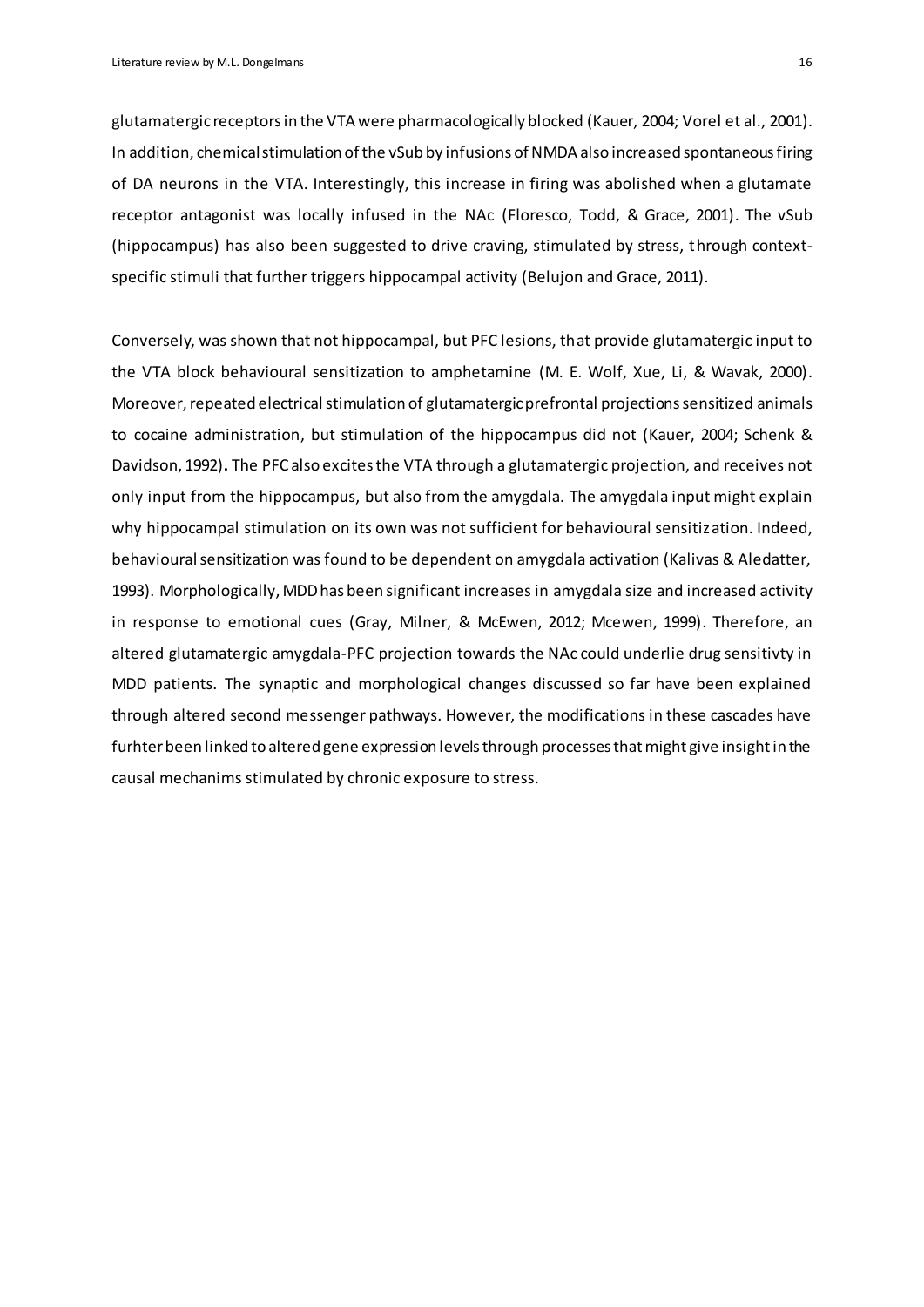# <span id="page-16-0"></span>**3. STRESS AND EPIGENETICS**

As mentioned briefly, some seemingly inherited neural or behavioural characteristics cannot solely be explained by a genetic predisposition, but do correlate with gene expression levels and seem to be a consequence of parental behaviour (e.g. drug intake) or experiences (e.g. exposure to stress). For example, preadolescent boys whose biological fathers had substance abuse problems showed structural lower event-related potential in response to an anticipated stressor compared to sons of non-addicted men. This hypothetical inherited effect was linked to increased levels of substance-use and asocial behaviour (Moss, Vanyukov Yao & Kirillova, 1999). Epigenetic processes could explain this observation.

#### **BOX 2**

#### **Chromatin immunoprecipitation (ChIP) techniques**

Chromatin immunoprecipitation (ChIP) is a method used to map transcription factor (TF) binding regions. The principle underpinning this assay is that DNA-binding proteins, like transcription factors and histones, can be cross-linked to the DNA that they are binding. By using an antibody that is specific to a putative DNA binding protein, one can immunoprecipitate the protein–DNA complex out of cellular lysates (Lee, 2003; Lee et al., 2006). ChIP-on-chip combines ChIP with DNA microarray technology and allows to identify all binding sites at a genome. A more recent technique ChIP-Sequencing (ChIP-PET), also combines ChIP with DNA sequencing at a larger level (Lee, 2003; Lee et al., 2006). Lastly, the Serial Analysis of Chromatin Occupancy (SACO) technique combines ChIP with serial analysis of gene expression (SAGE) and enables the identification of transcription factor target sites or epigenetic marks across entire mammalian genomes (Impey et al., 2004).

In contrast to genetic makeup, the epigenome, is dynamic and epigenetic modifications can be induced in response to a variety of factors, including the use of drugs, social interactions, and stress without changing the genetic make-up (Dudley, Li, Kobor, Kippin, & Bredy, 2011; Feinberg, 2007). Epigenetic modifications induce long-lasting changes in gene transcription that result in biological and behavioural adaptations (Feinberg, 2007). An example of an important epigenetic process during prenatal development, and relevant for inherited effects of drug use, is genomic imprinting. Genomic imprinting refers to a mechanism whereby only one of the two parental alleles is expressed while the other parental allele in not transcribed (monoallelic expression). DNA methylation, histone acetylation and methylation can be the cause of the expression or silencing of these alleles. Monoallelic expression has been associated with different inheritable diseases (Yang et al., 2003). Genomic imprinting could underlie the inherited effects of drug use, since for instance, animal studies have demonstrated that chronic paternal alcohol consumption has a disadvantageous effect on the development of offspring even in the absence of in utero alcohol exposure (Ouko et al., 2009).

As mentioned before, epigenetic modifications include acetylation, phosphorylation and methylation of histones and methylation of DNA and respectively function through chromatin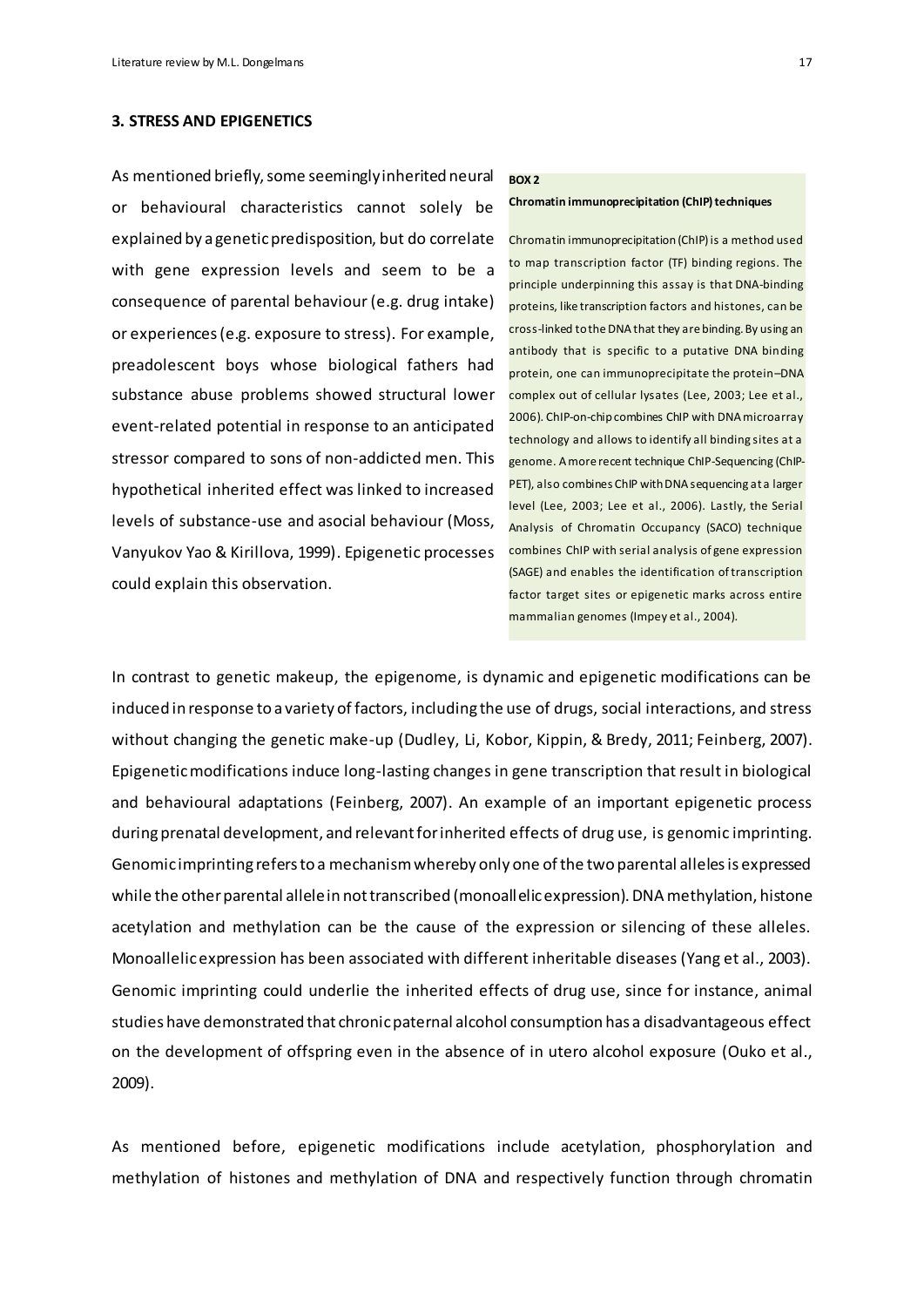remodelling or act at DNA directly (Kumar et al., 2005). Chromatin is the combination of DNA wrapped around histones, and other proteins associated with DNA. During chromatin remodelling, histone modifications affect the binding affinity between histones and DNA, by loosening or tightening the DNA wrapped around the histones, with changes in gene transcription and expression as result (Kumar et al., 2005). Loosening the DNA wrapped around the histones positively influences transcription, since the DNA binding sites are better accessible for the transcription machinery (Kumar et al., 2005; N. Tsankova et al., 2007). The histone modifications made possible by the combination of histone modification enzymes at the assembling of histone tails is referred to as the histone code*.* This histone code can change over time and defines the parts of the genome that are accessible to transcription at that time (Jenuwein & Allis, 2001). Epigenetic modifications can be monitored with chromatin immunoprecipitation (ChIP) techniques (BOX 2, Impey et al., 2004). Since, epigenetic modifications are identified as key regulators of important developmental events, the risk that external factors like stress affect the epigenetic processes is more present when a brain area is in a developmental stage (Lupien et al., 2009).However, exposure to addictive substances and stress later in life have also shown to result in epigenetic alterations in the brain areas discussed in the previous chapter, linked to the behavioural alterations associated with drug use and depression (Pascual, Boix, Felipo, & Guerri, 2009; Coe et al., 2003; Eric J Nestler et al., 2002; Weaver, Cervoni, et al., 2004).

# <span id="page-17-0"></span>**3.1 Histone methylation and alterations in BDNF-TrkB signaling**

First of all, researchers have studied the epigenetic mechanisms involved in the sensitivity (and resilience) to social defeat (BOX 1) (Krishnan et al., 2007; Maze et al., 2010). As discussed before increased BDNF-TrkBsignaling was observed in the NAcof mice after chronic social defeat (Krishnan et al., 2007; Vialou et al., 2010). The researchers expected epigenetic regulations to underlie this induced stress responsivity. Indeed, defeated mice, susceptible to the social defeat paradigm, displayed reduced dimethylation of histone 3 lysine 9 (H3K9me2) of NAc neurons through the repression of the lysine 9 histone H3methyltransferase G9a, compared to undefeated and control mice (Krishnan et al., 2007; Maze et al., 2010). Interestingly, similar results were found after repeated (not acute) cocaine treatment (Covington et al., 2011; Maze et al., 2010).

Methyltranferases are important in the process of histone methylation. In this epigenetic process the methyltranferases transfer a methyl group to the ε-amino groups of lysine and arginine residues. Methyltranferases use a reactive methyl group bound to sulfur in S-adenosyl methionine (SAM) as methyl donor (William Renthal et al., 2007; N. Tsankova et al., 2007). Each methylation process is controlled by specific histone methyltransferases (HMTs), like G9a. These transferase enzymes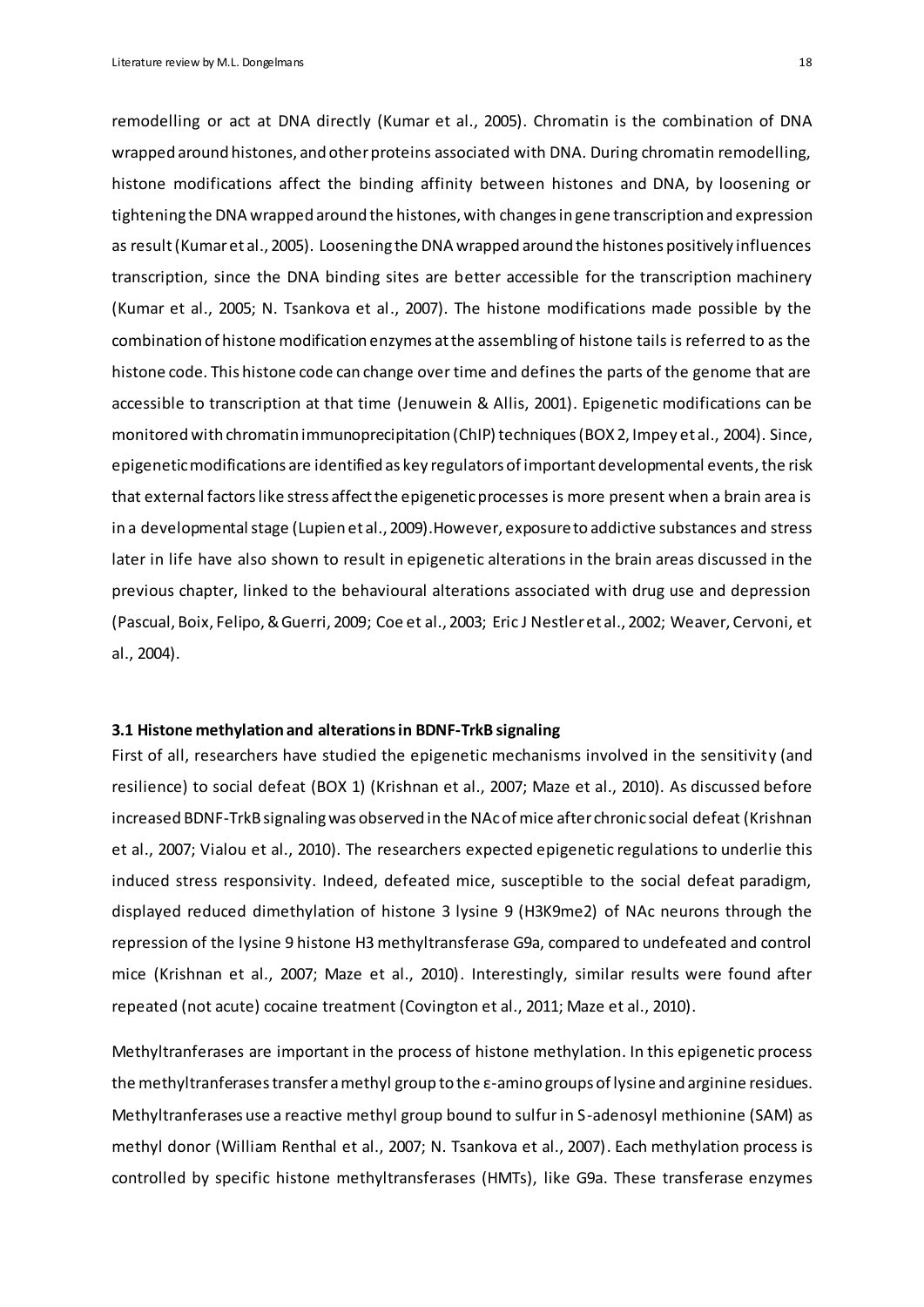Literature review by M.L. Dongelmans 19

determine whether transcription of a gene promoter is activated or repressed (Maze & Nestler, 2011). For instance, trimethylation of H3 lysines 4 (H3K4me3) and 36 (H3K36me3) often correlated with increased levels of transcriptional activity (Maze & Nestler, 2011). In support of the results of the study of Maze, Covington and colleagues (2010, 2011), di- and tri-methylation on H3 lysines 9 (H3K9me2/3) and 27 (H3K27me2/3) are generally associated with transcriptional repression (Rice & Allis, 2001). Also exposure to a hostile postnatal environment down-regulated BDNF through hypermethylation of the exon IV on its promotor in the PFC of rats (Roth & Sweatt, 2010). Interestingly, both the increased levels of anxiety and stress responsivity, as well as the methylated promoter were inherited by the offspring of mothers that had been subjected to low maternal care, even when the offspring were cross-fostered at birth to normal caring mothers. Hypothetically, through genomic imprinting (Roth & Sweatt, 2010). Interestingly, inducing H3K9me2 (through HSV injections expressing wild-type G9a-GFP) in the NAc of mice sensitive to social defeat protected these mice from the deficits in social interaction, compared to defeated controls. This suggests that increased H3K9me2 can promote resilience to chronic social stress (Covington et al., 2011). Confirmatively, increased susceptibility to social stress was reported when G9a was knocked down in the NAc through Cre-GFP before the mice were subjected to the social defeat paradigm (Covington et al., 2011). Repression of BDNF transcription as consequence of the histone modification was also reported after repeated cocaine treatment and lead to increased dendritic spine density on MSNs, and enhanced cocaine-induced reward behaviour (Maze et al., 2010).

Wilkonson and colleagues (2009) have shown that imipramine, a tricyclic antidepressant can reverse the repression of H3K9me2 and H3K27me2 and increase in phospho-CREB levels (phosphorylated state of CREB) induced by social defeat stress(Wilkinson et al., 2009). Phospho-CREB binding to gene promoters indicates repression of gene expression and was especially present in genes that encode proteins that control gene activation and expression in the NAc. Additionally, fluoxetine has shown to reverse the effects of H3K9me3 in the hippocampus as a consequence of acute restraint stress and reduce the social avoidance after chronic social defeat (Kumar et al., 2005). Furthermore, chronic fluoxetine treatment also decreased acetylation of H3 in the caudate putamen and frontal cortex in healthy control rats (Cassel et al., 2006). The H3 dimethylation levels in the NAc of mice that did not develop depression-like behaviour strongly resembled the dimethylation profile of mice that received chronic imipramine treatment after social defeat (Kumar et al., 2005). This may suggest that antidepressant treatment could potentially reduce stress susceptibility through induction of H3 dimethylation in the NAc (Boks et al., 2012; Wilkinson et al., 2009; Hunter, McCarthy, Milne, Pfaff, & McEwen, 2009; Covington et al., 2011). Intriguingly, epigenetic regulations have not only been reported afterpharmacological treatments, but also after a non-pharmacological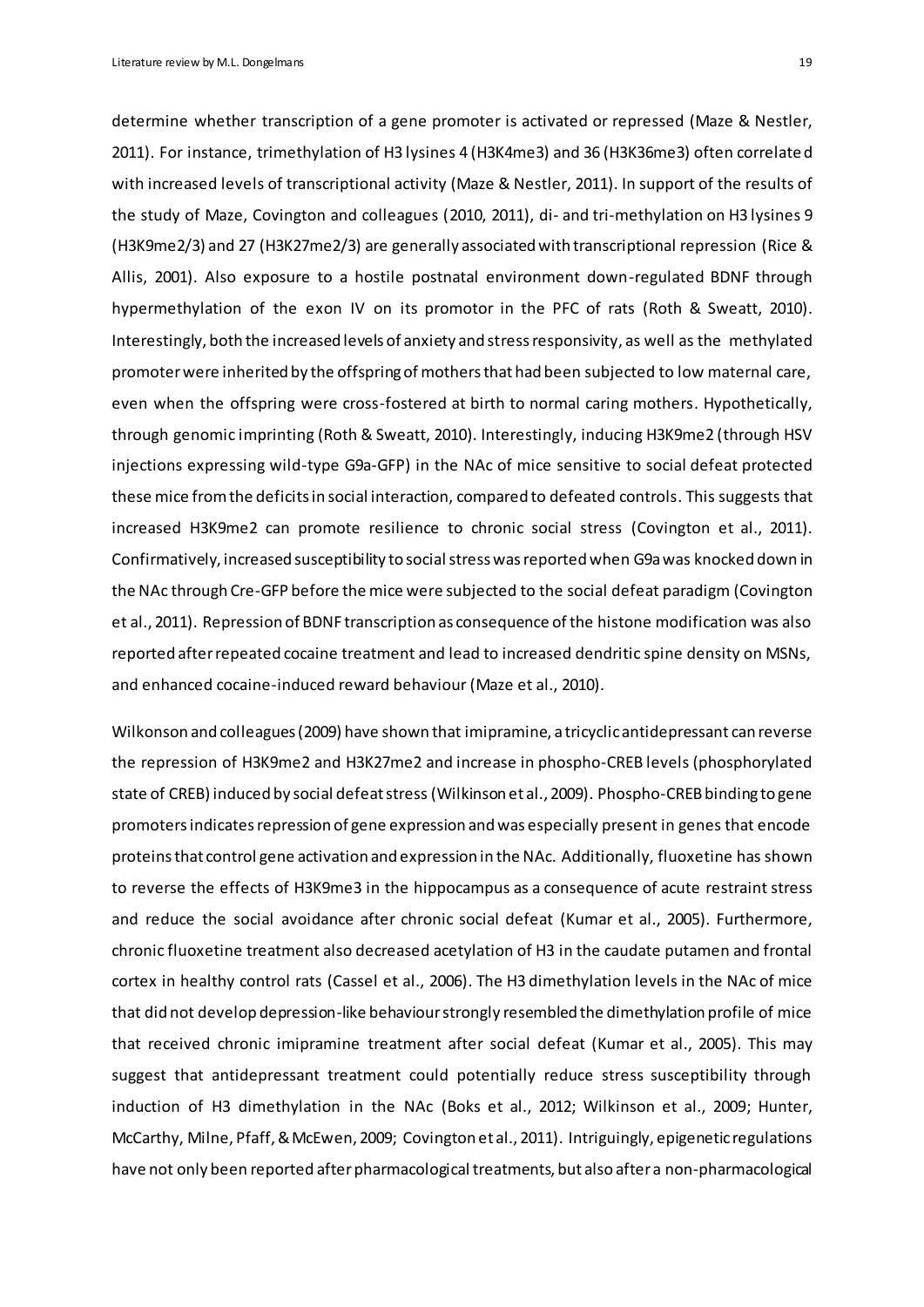intervention for depression, chronic electroconvulsive seizures (ECS). ECS up-regulates the expression of BDNF and CREB in the hippocampus and such up-regulations have been shown to mediate antidepressant activity in animal models (Berton et al., 2006; Tsankova, Kumar, & Nestler, 2004).

# <span id="page-19-0"></span>**3.2 Histone (phospho)acetylation in the BDNF-TrkB pathway in response to stress**

Cocaine and stress exposure have also been associated with cFos and BDNF induction in the NAc. Conversely, cFos was significantly decreased in GR<sup>D1Cre</sup> mice compared to controls after social defeat and cocaine treatment. The induction of gene expression is frequently linked to the process of histone acetylation. The induction of immediate early genes, like cFos and cJun is mainly regulated through phosphoacetylation (Brami-Cherrier, Lavaur, Pagès, Arthur, & Caboche, 2007). Histone acetylation is mostly associated with promoting gene transcription through loosening the DNA around the histones. Acetylation removes the positive charge on the histones. The neutralization of the electrostatic interaction between the negatively charged phosphate groups of DNA and positively charged  $\varepsilon$ -amino groups on lysines located on histone N-terminal tails reduces contact between DNA and histones proteins, which results in a more relaxed chromatin (euchromatin) structure to allow greater access to DNA for the transcriptional machinery (Kouzarides, 2007). This process is tightly regulated through the actions of many histone acetyltransferases (HATs) and can be reversed by histone deacetylases (HDACs), which respectively catalyse the addition or removal of acetyl groups on histone proteins. Genome-wide analyses have indicated a positive correlation between levels of histone acetylation at gene promoters and transcriptional activity (Pokholok et al., 2005). Indeed, the increase in cFos after a single cocaine injection was linked to H4 hyper-acetylation at the cFos promoter in the striatum. Conversely, the acetylation was augmented by systemic administration of the HDAC inhibitors sodium butyrate (SB) and Trichostatin A (TSA). Administration of the HDAC inhibitors in conjunction with cocaine led to increased levels of H3 phosphoacetylation, as well as cFos mRNA expression in the striatum compared to cocaine alone, which implicates crosssensitization. H3 hyperacetylation was reported at the BDNF promoter in the striatum after chronic cocaine treatment (McClung et al., 2004; E J Nestler, Barrot, & Self, 2001; Kumar et al., 2005; McClung & Nestler, 2003).

# <span id="page-19-1"></span>**3.3 DNA methylation of CRH, GRs and monoamergic transporters in response to stress**

Lastly, we earlier discussed the altered expression levels of CRH, glucorticorticoids and their receptors in response to chronic stress. These alterations subsequently influenced the LHPA action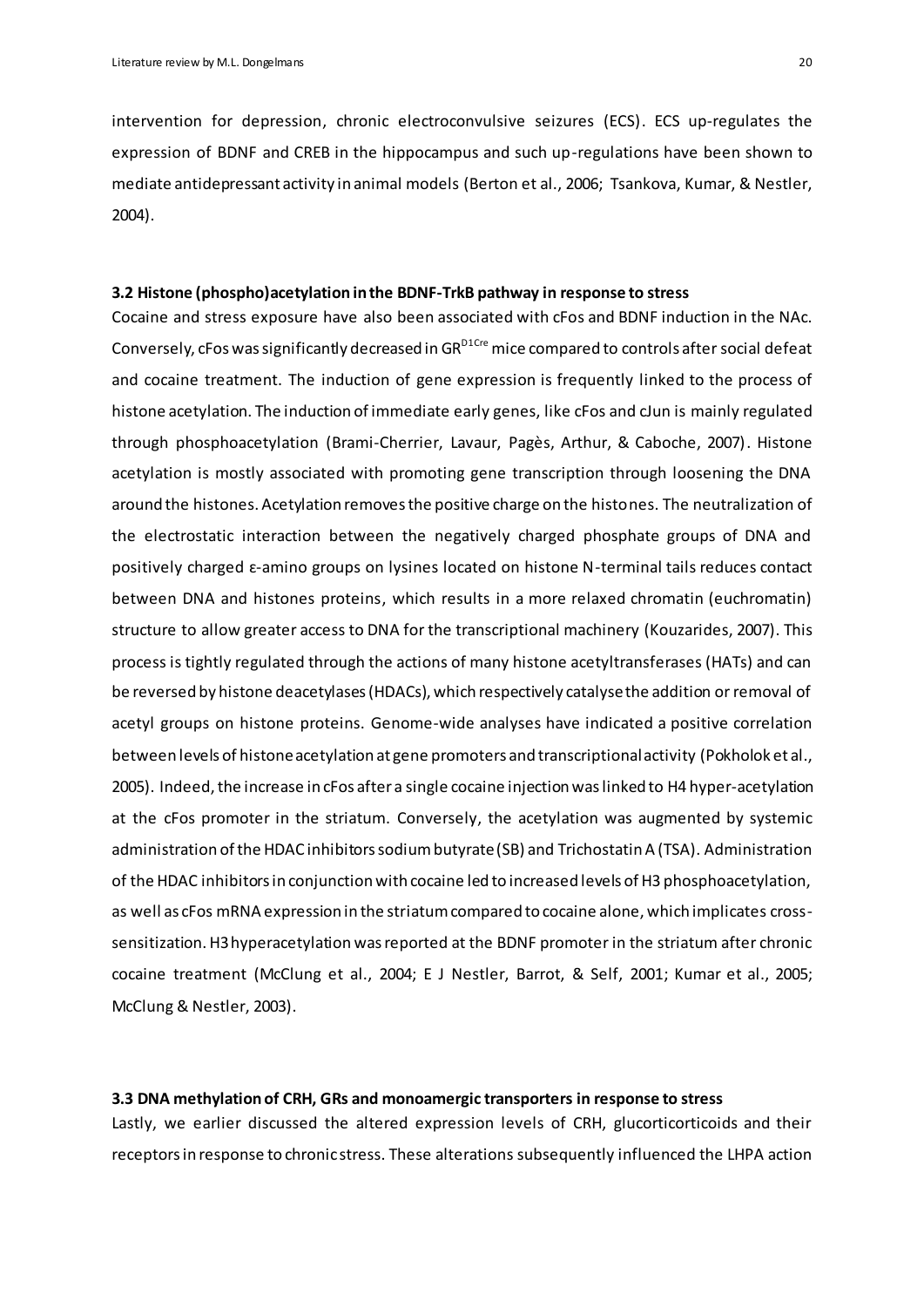with consequences for the monoamergic systems. Also the regulation of stress-related ligands and receptors have shown to be regulated through epigenetic processes. For example, Oberlander and colleagues (2008) demonstrated that a stressful prenatal environment (E-PS) during the early stages of gestation led to reductions in methylation at specific cytosines within the CRH promoter CpG island in both the hypothalamus and central amygdala. In this case, the process of methylation is considered DNA methylation since the gene transcription is influenced directly by blocking the DNA binding sites itself, instead of indirectly by facilitating chromatin remodelling (Tsankova et al., 2007). DNA methylation is often found at cytosine residues (5-methylcytosine; 5mC), which in mammals primarily occur in the context of the CpG dinucleotide (Lister et al., 2010; Maze & Nestler, 2011; Suzuki & Bird, 2008). CpG sequences throughout the genome are usually heavily methylated. However, at the promoter regions of genes groups of unmethylated CpGs, so called CpG islands, are found. The amount of DNA methylations at a promoter site correlates with the extent of gene inactivation (N. Tsankova et al., 2007). DNA methylation is thought to inactivate genes in two ways. Firstly, the methylation of DNA itself physically obstructs the binding of transcriptional proteins to the gene. This may occur by transfer of a methyl group to cytosine residues at the dinucleotide sequence CpG and is catalysed by DNA methyltransferases (DNMTs) (Hake, Xiao, & Allis, 2004; Lachner & Jenuwein, 2002). Secondly, methylated DNA may be bound by proteins known as methyl-CpG-binding domain proteins (MBDs), like methyl-CpG-binding protein 2 (MeCP2). MBD proteins alter transcription efficiency by recruiting additional proteins to the locus, such as histone deacetylases (HDACs) and other chromatin remodelling proteins that can modify histones, which results in more condensed chromatin, where DNA is tightly wrapped around the histones, which obstruct the DNA binding sites and represses gene transcription (Chahrour et al., 2008; Murgatroyd et al., 2009; Skene et al., 2010).

Thus, the reduction in CRHmethylation after E-PS results in increased levels of CRH. This alteration was indeed associated with increased HPA reactivity (higher corticosterone levels and decreased hippocampal GRs), reduced 5-HT transporter levels in the hippocampus and a trend for increased tryptophan hydroxylase-2 (TPH2) expression in the serotonergic neurons of the dorsal raphe of male mice. Moreover, mice displayed depression-like phenotypes (i.e. tail suspension and the forced swim tests and stress-induced bingeing responses) that were partly diminished after treatment with the anti-depressant citalopram (Mueller & Bale, 2008). The location of methylation on the 5-HT transporter (SLC6A4) gene were in another study identified in the CpG island on the CpG residues, cg22584138 and cg05951817. This methylation was mostly found for the splice variant containing Exon 1A and 1B of SLC6A4 (Vijayendran, Beach, Plume, Brody, & Philibert, 2012). Variants that were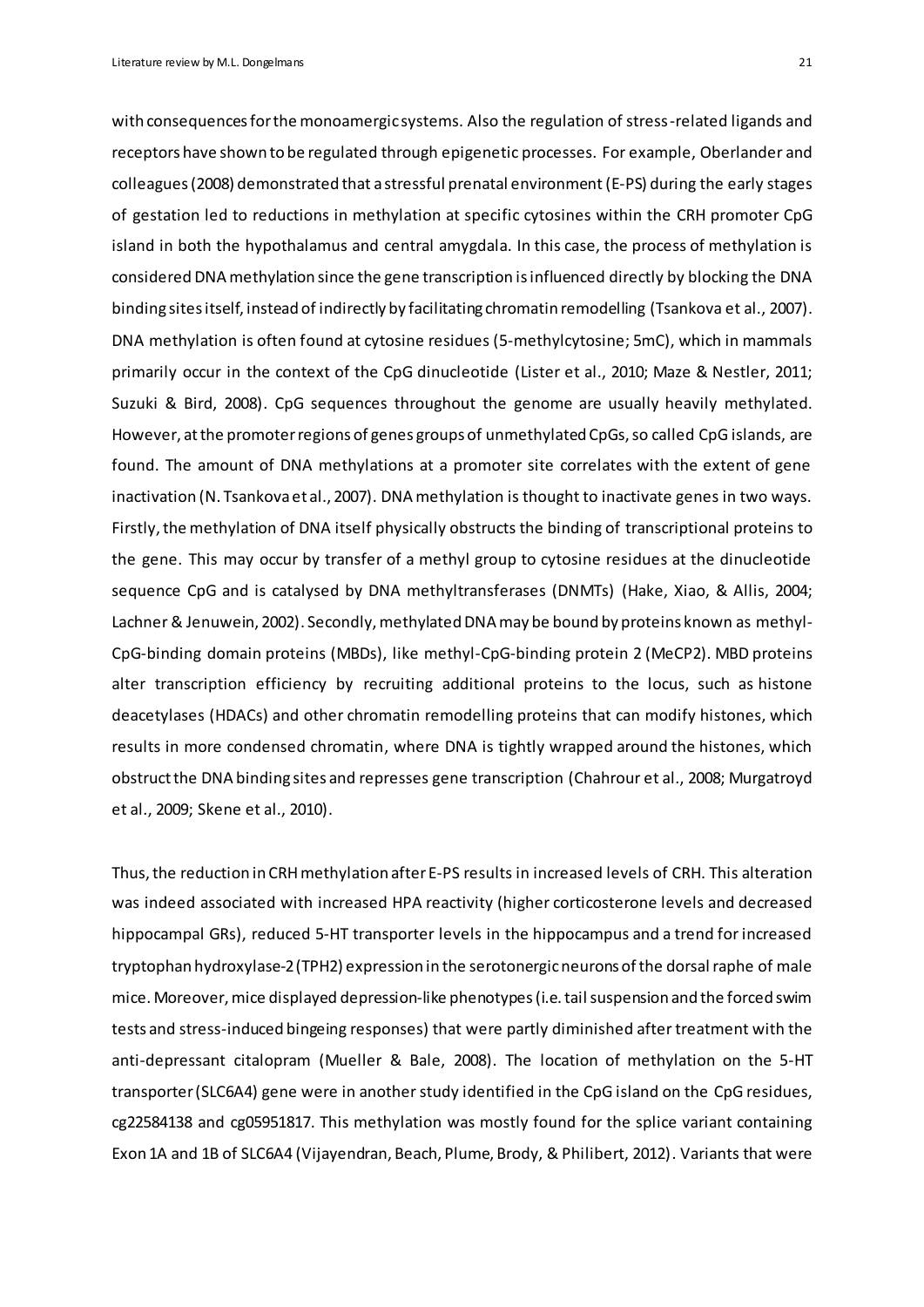earlierassociated with psychiatry. Interestingly, also adverse childhood experiences such as child sex abuse were related to this methylation (Beach et al., 2011). Methylation of cg22584138 was influenced by both genotype (splice variant) and sex abuse, whereas methylation of cg05016953 was influenced only by sex abuse history (Vijayendran et al., 2012).

Additionally, increased methylation of the NGFI-A region was observed in E-PS mice, which obstructs transcription of the GR promotor. Supportively, also in the human homolog of the GR gene increased methylation at the NGFI-A binding site was associated with prenatal stress and increased cortisol levels (Oberlander et al., 2008). Moreover, decreased GR mRNA expression together with GR promoter DNA methylation was found in the hippocampus of suicide victims with a history of child abuse (McGowan et al., 2009). Previously was discussed that augmented maternal care (LG ABN) in rodents could be linked to increased levels of NGFI-A in the GR17, once again differences in maternal care were significantly related to methylation levels (Weaver, Diorio, et al., 2004; Weaver et al., 2007), similarly to the effects of E-PS. The methylation related to low maternal care persisted in adulthood and was correlated with higher responsivity to stress. Although the methylation was longlasting, the effects could be reversed by the class I and II HDAC inhibitor Trichostatin A (TSA). TSA increased levels of H3K9 acetylation, cytosine demethylation and the binding of NGFI-A at the GR1<sub>7</sub> promoter in the low LG ABN raised offspring. Interestingly, cross-fostering with high-caring also seem to decrease the methylation levels (Weaver, Diorio, et al., 2004; Weaver et al., 2007).

Besides epigenetic regulation of the glucocorticoid receptor, there are also more indications of epigenetic changes that affect CRH. For example, high maternal care in rats enhanced the expression levels of neuron-restrictive silencing factor (NRSF), which is an epigenetic regulator of transcription known to negatively regulate the expression of CRH in the PVN (Korosi et al., 2010). Furthermore, Elliott and colleagues (2010) studied the effects of chronic stress on the expression levels of CRH with the social defeat paradigm (BOX 1) in adult mice. Indeed, increased CRH mRNA levels in the PVN and demethylation at four CpGs in the promoter of CRH in the subset of defeated mice were reported. In contrast, stress resilient adult mice were characterised with methylation in the CRH promoter. Additionally, the antidepressant imipramine attenuated both the social avoidance behaviour and the promoter methylation levels of the previously defeated mice, which supports that also methylation of CRHis reversible and directly linked to stress(Elliott, Ezra-Nevo, Regev, Neufeld-Cohen, & Chen, 2010). In addition, expression of the methyl-binding proteins MeCP2 and MBD1 was increased after chronic fluoxetine treatment, accompanied by increased Hdac2 expression, which both indicate inhibition of transcriptional activity in these brain regions (Cassel et al., 2006).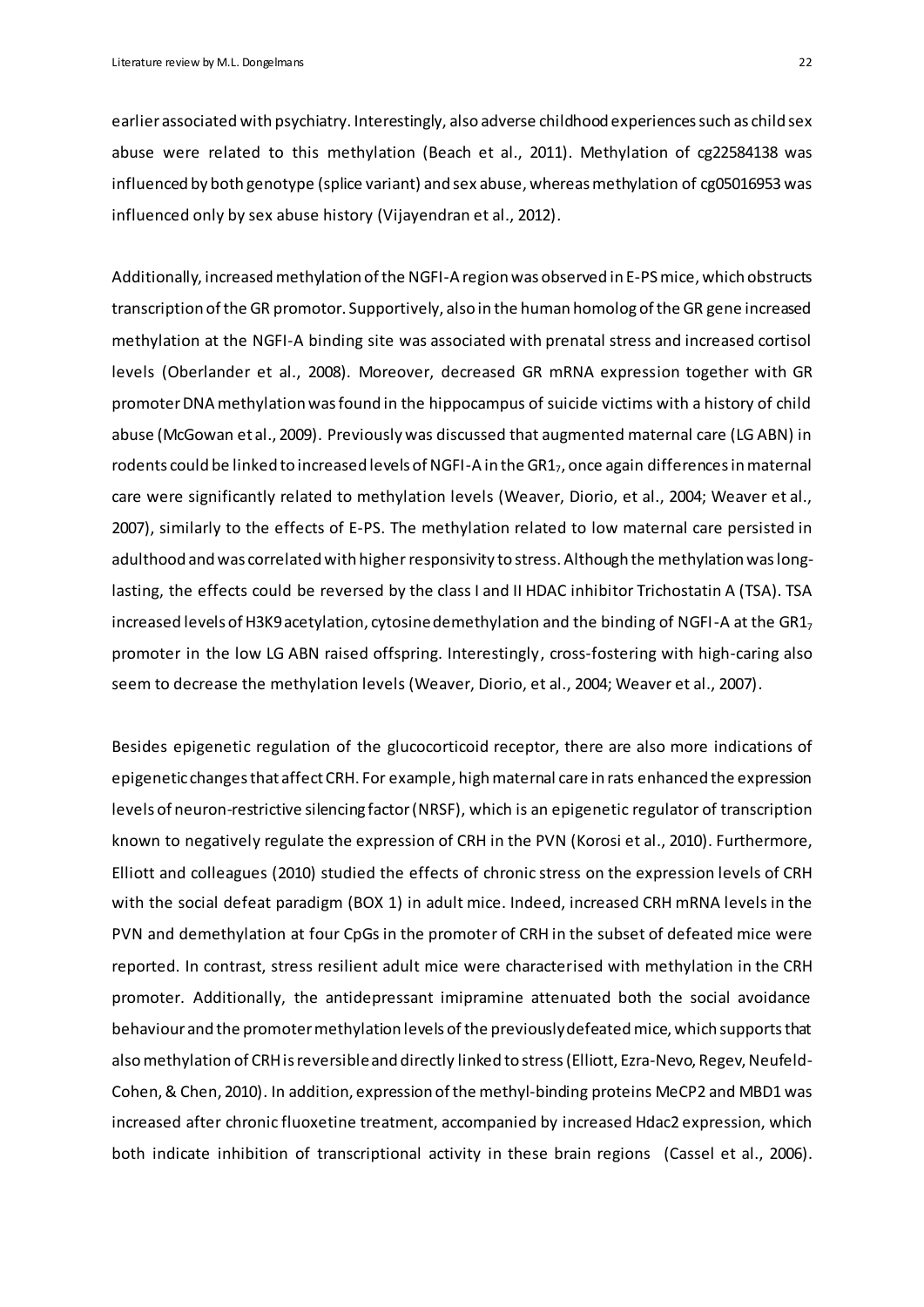Literature review by M.L. Dongelmans 23

Interestingly, also gender specific differences were observed regarding methylation of the CRH gene afterexposure to stress. Chronic variable mild stress (CVMS) induced gender specific changes in CRH gene methylation in the PVN, oval (BNSTov) and fusiform (BNSTfu) parts of the BNST, PVN and central amygdala. The HAT CREB-binding protein (CBP) was increased in the female BNST and HDAC5 was decreased in the male central amygdala. These changes were accompanied by an increased amount of cFos in the PVN, fusiform part of the BNST and central amygdala in males, and of FosB in the PVN of both sexes and in the male BNSTov and BNSTfu. In the PVN, CVMS increased CRH mRNA in males and CRH peptide decreased in females (Sterrenburg et al., 2011). The origin of these differences is unknown, but possibly gender-specific sex-hormones play a role. Moreover, in the placenta of E-PS females a stress-induced elevation of DNMT1 was reported compared to controls. However, this difference was not found between the male groups. A stress-induced elevation of DNMT1 may indicate that females are able to circumvent the effects of stress by strengthening the maintenance of methylation during prenatal stress exposure (Leonhardt, Page, Weier, & Bestor, 1992; Mueller & Bale, 2008). Also, in human studies gene expression levels in the placenta were suggested to be an indicator of the potential to inherit a disorder. SLC6A4 mRNA expression was found to be significantly increased in placentas of women with MDD (untreated and treated with SSRIs), compared to controls. The finding that maternal depression and anxiety affects gene expression of placental SLC6A4 suggests a possible mechanism for the effect of maternal mood on fetal neurodevelopmental programming (Ponder, Saisbury, McGonnigal, Laliberte, Lester and Padbury, 2011). Until now only behavioural correlates and stress hormone levels in animal and human studies have indicated that for example the offspring of stressed parents indeed show increased stress responsivity (Grossman, Morris, & Bierer, 2007; Yehuda & Bierer, 2009). However, the exact mechanisms still have to explored and studied.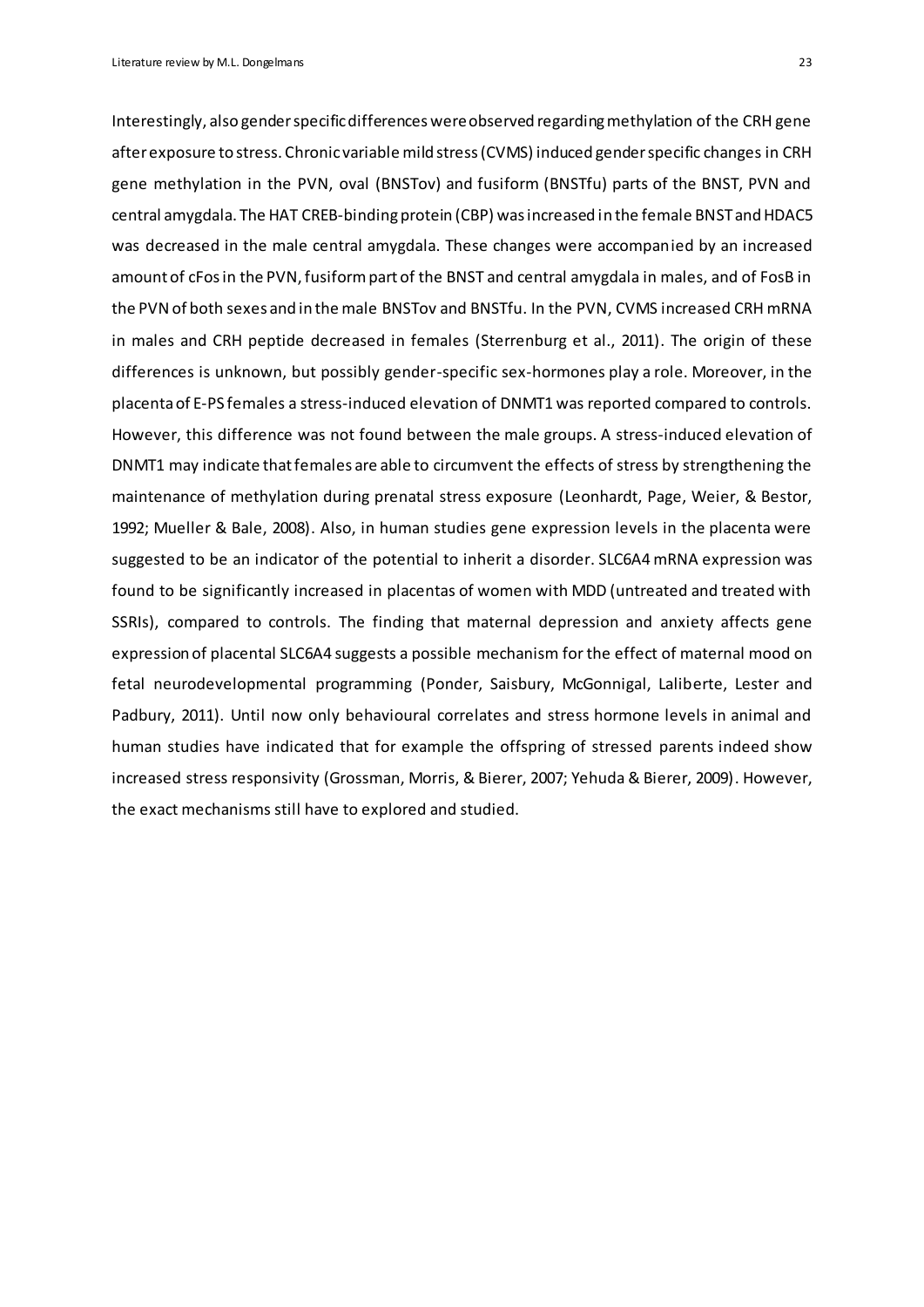#### <span id="page-23-0"></span>**4. DISCUSSION**

The major aim of this literature study was to explore the morphological, synaptic and epigenetic changes in the brain in response to exposure to stress that could hypothetically increase vulnerability for the effects of addictive drugs and/or precede major depressive disorder. Animal studies have significantly demonstrated relations between exposure to stress in different life phases, physiological changes in the brain and affected behavioural outcome (Meaney, Szyf, & Seckl, 2007; Campbell, Szumlinski, & Kippin, 2009). Confirmatively, these findings mirrored symptoms and observations in human tissue of MDD patients (Warner-Schmidt & Duman, 2006). However, causality in the development of these synaptic changes are difficult to pinpoint. As discussed in the first part, many physiological variables in either hippocampal neurogenesis or behavioural sensitization after psychostimulant treatment are correlated and dependent on each other (Jessberger et al., 2008; Kino et al., 2010; Lakshminarasimhan & Chattarji, 2012). Thus, after manipulation with external stimuli the causality in the observed alterations is difficult to reveal. Signalling cascades provide more information on which level gene expression is altered. However, the important transcription factors and signalling proteins are involved in the expression of again other common transcription factors. Although research has discovered many cellular mechanisms, isolating the function and role of specific transcription factors within one pathway or mechanism in relation to behavioural correlates might be the next step.

Several synaptic changes associated with exposure to stress were also linked to underlying epigenetic mechanisms. For now, the presence of altered epigenetic factors, as well as alterations in other transcription factorsin response to stress support the hypothesis that the brain interacts with its environment (Kubota, Miyake, & Hirasawa, 2012; Rosenfeld, 2010). However, since research is conducted in terms of correlations it is difficult to define the epigenetic modifications as alterations at the very end of the ladder underlying all other stress-induced alterations, or that the epigenetic modifications are just a consequence of synaptic, cellular or extra-cellular mechanisms, like for instance glial interactions changing gene expression (Weaver, Cervoni, et al., 2004). Once further insight is obtained on the importance of the epigenetic modifications in the cycle of alterations in response to stress exposure one could discuss whether these processes are an important potential pharmacological target (Crepaldi & Riccio, 2009).

Further identifications of the factors, like transferase enzymes, involved in epigenetic processes may support discovering the onset of epigenetic alterations. A great deal is discovered about the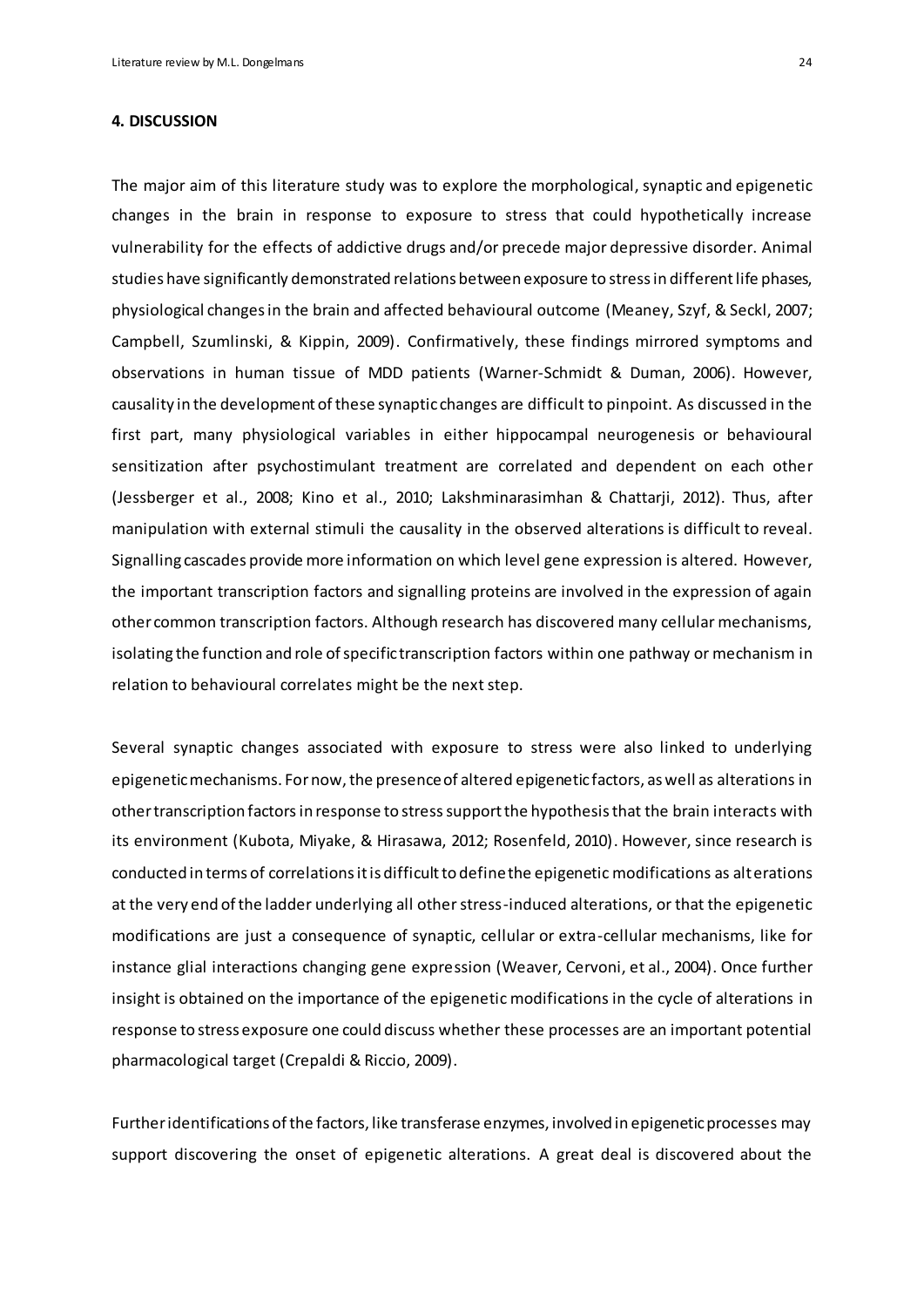functions of different transferase enzymes, since different transferases were shown to be linked to specific epigenetic outcome and gene transcription levels (Riccio, 2010). However, further research on the effects that stress or addictive substances have on these enzymes and the tranferase genes that are responsible for chromatin remodelling could provide more knowledge on the potential importance of epigenetic research in psychiatric disorders regarding to treatment. There is no doubt that research on epigenetics changed and will change our view on behaviour and the influence of external factors on the human system and the next generation (Boks et al., 2012). Epigenetic research can make individuals aware of their health style and make one take responsibility for habits that have negative effects on the next generation, such as nicotine and alcohol-use during pregnancy (Haycock, 2009; Launay et al., 2009; W Renthal & Nestler, 2008) However, learning how adverse effects of stress and substance-use are transferred to the next generation, may be more accessible once the stress-induced processes in one life time are fully understood.

Overall, this literature review provided a wide insight, discussing morphological, cellular, synaptic levels and DNA expression, on which chronic stress exposure can have its effects. A few possibilities were discussed that could link the stress-induced effects associated with addiction and depression. However, this review mostly focused specifically on major depressive disorder and psychostimulantuse. MDD already knows different symptom subgroups and the drugs used among these groups are also scattered (Bolton et al., 2009; Eric J Nestler & Carlezon, 2006; Ponomarev, Rau, Eger, Harris, & Fanselow, 2010). Nonetheless, this review highlights the importance of glucocorticoid receptors in the mesocorticolimbic dopamine system, including the amygdala, hippocampus and prefrontal cortex. Further research will have to demonstrate if more subtle individuals differences can explain sensitivity or resilience to the effects of stress.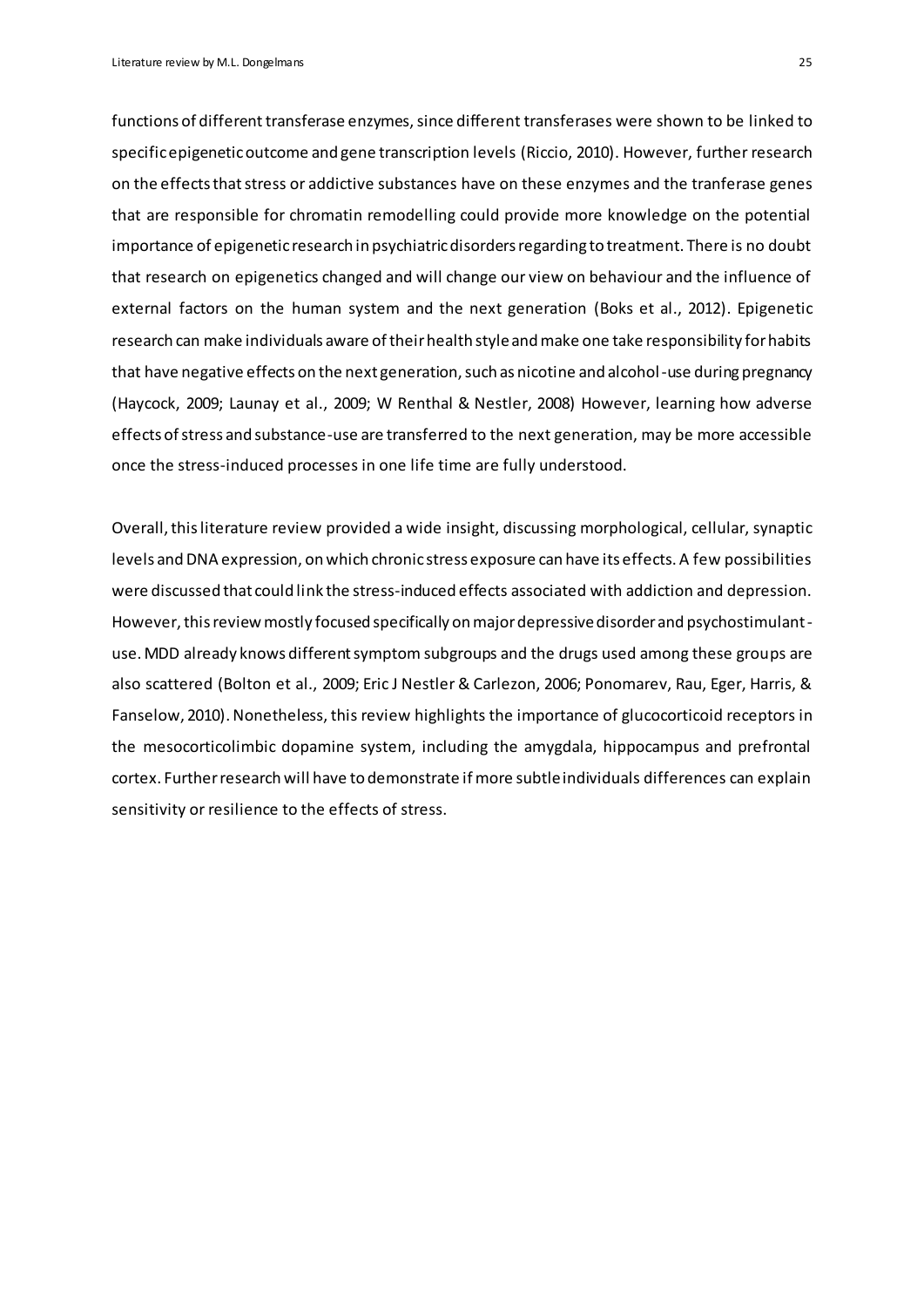#### <span id="page-25-0"></span>**5. BIBLIOGRAPHY**

- Adinoff, B. (2004). Neurobiologic processes in drug reward and addiction. *Harvard review of psychiatry*, *12*(6), 305–20.
- Aguilera, G., & Liu, Y. (2012). The molecular physiology of CRH neurons. *Frontiers in neuroendocrinology*, *33*(1), 67–84.
- Ambroggi, F., Turiault, M., Milet, A., Deroche-Gamonet, V., Parnaudeau, S., Balado, E., Barik, J., et al. (2009). Stress and addiction: glucocorticoid receptor in dopaminoceptive neurons facilitates cocaine seeking. *Nature neuroscience*, *12*(3), 247–9.
- Bagot, R. C., & Meaney, M. J. (2010). Epigenetics and the biological basis of gene x environment interactions. *Journal of the American Academy of Child and Adolescent Psychiatry*, *49*(8), 752–771.
- Barik J, Marti F, Morel C, Fernandez SP, Lanteri C, Godeheu G, Tassin JP, Mombereau C, Faure P, T. F. (2013). CHRONIC STRESS TRIGGERS SOCIAL AVERSION VIA GLUCOCORTICOID RECEPTOR IN DOPAMINOCEPTIVE NEURONS. *Science*, *18;339*(6117), 332–5.
- Barik, J., Parnaudeau, S., Saint Amaux, A. L., Guiard, B. P., Golib Dzib, J. F., Bocquet, O., Bailly, A., et al. (2010). Glucocorticoid receptors in dopaminoceptive neurons, key for cocaine, are dispensable for molecular and behavioral morphine responses. *Biological psychiatry*, *68*(3), 231–9.
- Barr, A. M., & Markou, A. (2005). Psychostimulant withdrawal as an inducing condition in animal models of depression. *Neuroscience and biobehavioral reviews*, *29*(4-5), 675–706.
- Beach, S. R. H., Ph, D., Brody, G. H., Todorov, A. A., Gunter, D., & Philibert, R. A. (2011). NIH Public Access.
- Belujon, P., & Grace, A. a. (2011). Reorganization of striatal inhibitory microcircuits leads to pathological synchrony in the Basal Ganglia. *Neuron*, *71*(5), 766–8.
- Bergami, M., Rimondini, R., Santi, S., Blum, R., & Go, M. (2008). Deletion of TrkB in adult progenitors alters newborn neuron integration into hippocampal circuits and increases anxiety-like behavior.
- Berton, O., McClung, C. a, Dileone, R. J., Krishnan, V., Renthal, W., Russo, S. J., Graham, D., et al. (2006). Essential role of BDNF in the mesolimbic dopamine pathway in social defeat stress. *Science (New York, N.Y.)*, *311*(5762), 864– 8.
- Bethea, C. L., Streicher, J. M., Mirkes, S. J., Sanchez, R. L., Reddy, a P., & Cameron, J. L. (2005). Serotonin-related gene expression in female monkeys with individual sensitivity to stress. *Neuroscience*, *132*(1), 151–66.
- Blendy, J. a. (2006). The role of CREB in depression and antidepressant treatment. *Biological psychiatry*, *59*(12), 1144–50.
- Boks, M. P., De Jong, N. M., Kas, M. J., Vinkers, C. H., Fernandes, C., Kahn, R. S., Mill, J., et al. (2012). Current status and future prospects for epigenetic psychopharmacology. *Epigenetics : official journal of the DNA Methylation Society*, *7*(1).
- Bolton, J. M., Robinson, J., & Sareen, J. (2009). Self-medication of mood disorders with alcohol and drugs in the National Epidemiologic Survey on Alcohol and Related Conditions. *Journal of affective disorders*, *115*(3), 367– 75.
- Brami-Cherrier, K., Lavaur, J., Pagès, C., Arthur, J. S. C., & Caboche, J. (2007). Glutamate induces histone H3 phosphorylation but not acetylation in striatal neurons: role of mitogen- and stress-activated kinase-1. *Journal of neurochemistry*, *101*(3), 697–708.
- Briand, L. a, & Blendy, J. a. (2010). Molecular and genetic substrates linking stress and addiction. *Brain research*, *1314*, 219–34.
- Briand, L. A., & Blendy, J. A. (2010). Molecular and genetic substrates linking stress and addiction. *Brain research*, *1314*, 219–234.
- Brown, Z. J., & Erb, S. (2007). Footshock stress reinstates cocaine seeking in rats after extended post-stress delays. *Psychopharmacology*, *195*(1), 61–70.
- Campbell, J. C., Szumlinski, K. K., & Kippin, T. E. (2009). Contribution of early environmental stress to alcoholism vulnerability. *Alcohol (Fayetteville, N.Y.)*, *43*(7), 547– 554.
- Canli, T., & Lesch, K.-P. (2007). Long story short: the serotonin transporter in emotion regulation and social cognition. *Nature neuroscience*, *10*(9), 1103–9.
- Carta, M., Mameli, M., & Valenzuela, C. F. (2004). Alcohol enhances GABAergic transmission to cerebellar granule cells via an increase in Golgi cell excitability. *The Journal of neuroscience : the official journal of the Society for Neuroscience*, *24*(15), 3746–51.
- Cassel, S., Carouge, D., Gensburger, C., Anglard, P., Burgun, C., Dietrich, J., Aunis, D., et al. (2006). Fluoxetine and Cocaine Induce the Epigenetic Factors MeCP2 and MBD1 in Adult Rat Brain, *70*(2), 487–492.
- Celada, P., Puig, M. V., Amargós-bosch, M., Adell, A., & Artigas, F. (2004). CRSN Symposium : Focus on Depression , Part II Symposium du CRSN : le point sur la dépression , deuxième partie receptors in depression, *29*(4), 252– 265.
- Chahrour, M., Jung, S. Y., Shaw, C., Zhou, X., Wong, S. T. C., Qin, J., & Zoghbi, H. Y. (2008). MeCP2, a key contributor to neurological disease, activates and represses transcription. *Science (New York, N.Y.)*, *320*(5880), 1224–9.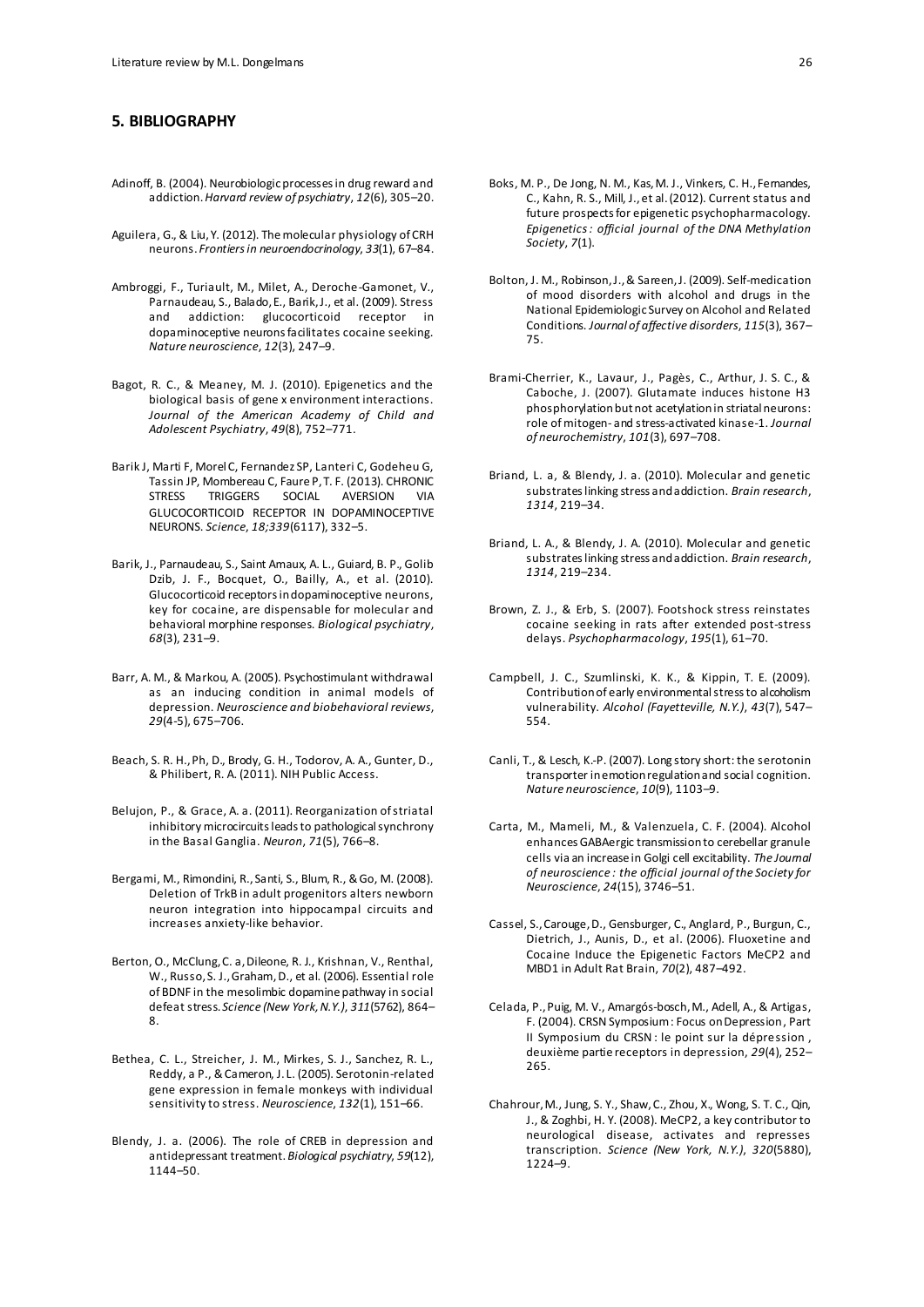- Charney, D. S., & Manji, H. K. (2004). Life Stress , Genes , and Depression : Multiple Pathways Lead to Increased Risk and New Opportunities for Intervention, (301), 1–11.
- Clark, D. B., De Bellis, M. D., Lynch, K. G., Cornelius, J. R., & Martin, C. S. (2003). Physical and sexual abuse, depression and alcohol use disorders in adolescents: onsets and outcomes. *Drug and alcohol dependence*, *69*(1), 51–60.
- Coe, C. L., Kramer, M., Czéh, B., Gould, E., Reeves, A. J., Kirschbaum, C., & Fuchs, E. (2003). Prenatal stress diminishes neurogenesis in the dentate gyrus of juvenile Rhesus monkeys. *Biological Psychiatry*, *54*(10), 1025– 1034.
- Conti, A. C., Cryan, J. F., Dalvi, A., Lucki, I., & Blendy, J. A. (2002). cAMP Response Element-Binding Protein Is Essential for the Upregulation of Brain-Derived Neurotrophic Factor Transcription , But Not the Behavioral or Endocrine Responses to Antidepressant Drugs, *22*(8), 3262–3268.
- Coplan, J. D., Abdallah, C. G., Kaufman, J., Gelernter, J., Smith, E. L. P., Perera, T. D., Dwork, A. J., et al. (2011). Early-life stress, corticotropin-releasing factor, and serotonin<br>transporter gene: a pilot study. transporter gene: a pilot study. *Psychoneuroendocrinology*, *36*(2), 289–93.
- Cottrell, E. C., & Seckl, J. R. (2009). Prenatal stress, glucocorticoids and the programming of adult disease. *Frontiers in behavioral neuroscience*, *3*(September), 19.
- Covington, H. E., Maze, I., Sun, H., Bomze, H. M., DeMaio, K. D., Wu, E. Y., Dietz, D. M., et al. (2011). A role for repressive histone methylation in cocaine-induced vulnerability to stress. *Neuron*, *71*(4), 656–70.
- Covington, H. E., & Miczek, K. a. (2005). Intense cocaine selfadministration after episodic social defeat stress, but not after aggressive behavior: dissociation from corticosterone activation. *Psychopharmacology*, *183*(3), 331–40.
- Crepaldi, L., & Riccio, A. (2009). Chromatin learns to behave. *Epigenetics : official journal of the DNA Methylation Society*, *4*(1), 23–26.
- Curtis, A. L., & Valentino, R. J. (1991). Acute and chronic effects of the atypical antidepressant, mianserin on brain noradrenergic neurons. *Psychopharmacology*, *103*(3), 330–338.
- Daftary, S. S., Panksepp, J., Dong, Y., & Saal, D. B. (2009). Stressinduced, glucocorticoid-dependent strengthening of glutamatergic synaptic transmission in midbrain dopamine neurons. *Neuroscience letters*, *452*(3), 273–6.
- Dewart, T., Frank, B., & Schmeidler, J. (2006). The impact of 9/11 on patients in New York City's substance abuse treatment programs. *The American journal of drug and alcohol abuse*, *32*(4), 665–72.
- Donovan, B., Padin-Rivera, E., & Kowaliw, S. (2001). "Transcend": initial outcomes from a posttraumatic stress disorder/substance abuse treatment program. *Journal of traumatic stress*, *14*(4), 757–72.
- Dranovsky, A., & Hen, R. (2006). Hippocampal neurogenesis: regulation by stress and antidepressants. *Biological psychiatry*, *59*(12), 1136–43.
- Dudley, K. J., Li, X., Kobor, M. S., Kippin, T. E., & Bredy, T. W. (2011). Epigenetic mechanisms mediating vulnerability and resilience to psychiatric disorders. *Neuroscience and biobehavioral reviews*, *35*(7), 1544–51.
- Elliott, E., Ezra-Nevo, G., Regev, L., Neufeld-Cohen, A., & Chen, A. (2010). Resilience to social stress coincides with functional DNA methylation of the Crf gene in adult mice. *Nature neuroscience*, *13*(11), 1351–3.
- Feder, A., Nestler, E. J., & Charney, D. S. (2009). Psychobiology and molecular genetics of resilience. *Nature reviews. Neuroscience*, *10*(6), 446–57.
- Feinberg, A. P. (2007). Phenotypic plasticity and the epigenetics of human disease. *Nature*, *447*(7143), 433–40.
- Fitzgerald, W., Hamedani, A. G., & Nestler, E. J. (1996). Drugs of Abuse and Stress Increase the Expression of GluRl and NMOARI Glutamate Receptor Subunits in the Rat Ventral Tegmental Area : Common Adaptations among Agents, *76*(1), 274–282.
- Floresco, S. B., Todd, C. L., & Grace, A. A. (2001). Glutamatergic Afferents from the Hippocampus to the Nucleus Accumbens Regulate Activity of Ventral Tegmental Area Dopamine Neurons, *21*(13), 4915–4922.
- Fujioka, T., Sakata, Y., Yamaguchi, K., Shibasaki, T., Kato, H., & Nakamura, S. (1999). The effects of prenatal stress on the development of hypothalamic paraventricular neurons in fetal rats. *Neuroscience*, *92*(3), 1079–88.
- Grant, B. F., Stinson, F. S., Dawson, D. A., & Chou, S. P. (2004). Prevalence and Co-occurrence of Substance Use Disorders and Independent Mood and Anxiety Disorders, *61*.
- Gray, J. D., Milner, T. a, & McEwen, B. S. (2012). Dynamic plasticity: The role of glucocorticoids, brain-derived neurotrophic factor and other trophic factors. *Neuroscience*, 1–14.
- Grossman, R. A., Morris, A., & Bierer, L. M. (2007). Parental Posttraumatic Stress Disorder as a Vulnerability Factor for Low Cortisol Trait in Offspring of Holocaust Survivors, *64*(9), 1040–1048.
- Haarst, A. D. Van, Oitzl, M. S., & Kloet, E. R. De. (1997). Facilitation of Feedback Inhibition Through Blockade of Glucocorticoid Receptors in the Hippocampus \*, *22*(11), 1323–1328.
- Hake, S. B., Xiao, a, & Allis, C. D. (2004). Linking the epigenetic "language" of covalent histone modifications to cancer. *British journal of cancer*, *90*(4), 761–9.
- Haycock, P. C. (2009). Fetal alcohol spectrum disorders: the epigenetic perspective. *Biology of reproduction*, *81*(4), 607–617.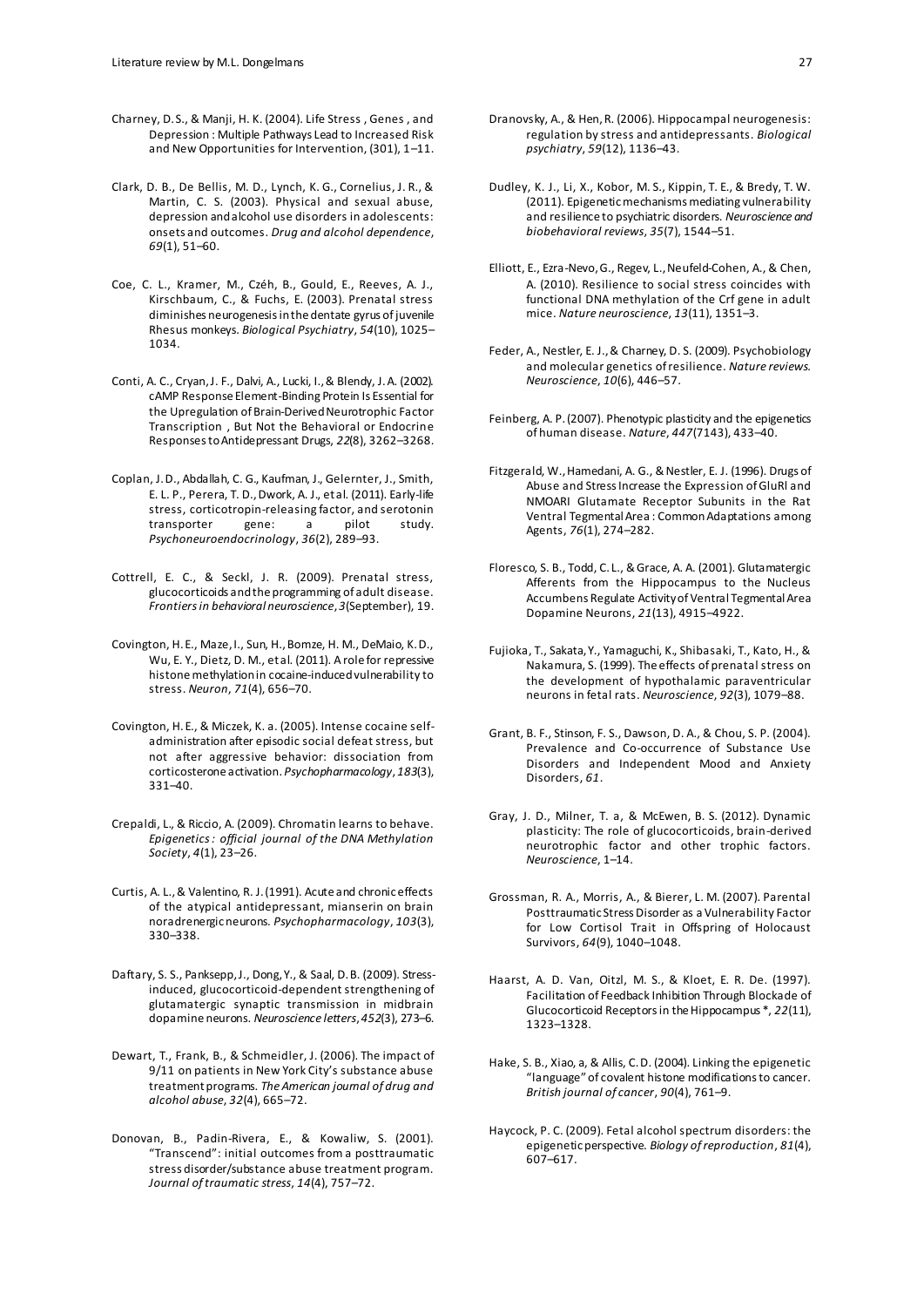- Herman, J. P., Ostrander, M. M., Mueller, N. K., & Figueiredo, H. (2005). Limbic system mechanisms of stress regulation: hypothalamo-pituitary-adrenocortical axis. *Progress in neuro-psychopharmacology & biological psychiatry*, *29*(8), 1201–13.
- Herold, S., Jagasia, R., Merz, K., Wassmer, K., & Lie, D. C. (2011). CREB signalling regulates early survival, neuronal gene expression and morphological development in adult subventricular zone neurogenesis. *Molecular and cellular neurosciences*, *46*(1), 79–88.
- Holsboer, F. (2000). The corticosteroid receptor hypothesis of depression. *Neuropsychopharmacology : official publication of the American College of Neuropsychopharmacology*, *23*(5), 477–501.
- Huang, E. J., & Reichardt, L. F. (2003). Trk receptors: roles in neuronal signal transduction. *Annual review of biochemistry*, *72*, 609–42.
- Hunter, R. G., McCarthy, K. J., Milne, T. a, Pfaff, D. W., & McEwen, B. S. (2009). Regulation of hippocampal H3 histone methylation by acute and chronic stress. *Proceedings of the National Academy of Sciences of the United States of America*, *106*(49), 20912–7.
- Hyman, S. E., & Malenka, R. C. (2001). Addiction and the brain: the neurobiology of compulsion and its persistence. *Nature reviews. Neuroscience*, *2*(10), 695–703.
- Ife, L., Lo, J. F., Akil, H., & Watson, S. J. (1999). R OLE OF B IOLOGICAL AND P SYCHOLOGICAL F ACTORS IN E ARLY D EVELOPMENT AND T HEIR I MPACT ON A DULT Neural Circuits Mediating Stress, *3223*(99).
- Illi, A., Poutanen, O., Setälä-Soikkeli, E., Kampman, O., Viikki, M., Huhtala, H., Mononen, N., et al. (2011). Is 5-HTTLPR linked to the response of selective serotonin reuptake inhibitors in MDD? *European archives of psychiatry and clinical neuroscience*, *261*(2), 95–102.
- Impey, S., Mccorkle, S. R., Cha-molstad, H., Dwyer, J. M., Yochum, G. S., Boss, J. M., Mcweeney, S., et al. (2004). Defining the CREB Regulon : A Genome-Wide Analysis of Transcription Factor Regulatory Regions Emory School of Medicine, *119*, 1041–1054.
- Iyo, a H., Feyissa, a M., Chandran, a, Austin, M. C., Regunathan, S., & Karolewicz, B. (2010). Chronic corticosterone administration down-regulates metabotropic glutamate receptor 5 protein expression in the rat hippocampus. *Neuroscience*, *169*(4), 1567–74.
- Jeanneteau, F. D., Lambert, W. M., Ismaili, N., Bath, K. G., Lee, F. S., Garabedian, M. J., & Chao, M. V. (2012). BDNF and glucocorticoids regulate corticotrophin-releasing hormone (CRH) homeostasis in the hypothalamus. *Proceedings of the National Academy of Sciences of the United States of America*, *109*(4), 1305–10.
- Jenuwein, T., & Allis, C. D. (2001). Translating the histone code. *Science (New York, N.Y.)*, *293*(5532), 1074–80.
- Jessberger, S., Aigner, S., Clemenson, G. D., Toni, N., Lie, D. C., Karalay, O., Overall, R., et al. (2008). Cdk5 regulates

accurate maturation of newborn granule cells in the adult hippocampus. *PLoS biology*, *6*(11), e272.

- Jiang, Y., Langley, B., Lubin, F. D., Renthal, W., Wood, M. a, Yasui, D. H., Kumar, A., et al. (2008). Epigenetics in the nervous system. *The Journal of neuroscience : the official journal of the Society for Neuroscience*, *28*(46), 11753–9.
- Kauer, J. a. (2004). Learning mechanisms in addiction: synaptic plasticity in the ventral tegmental area as a result of exposure to drugs of abuse. *Annual review of physiology*, *66*, 447–75.
- Kelz, M. B., Chen, J., Carlezon, W. a, Whisler, K., Gilden, L., Beckmann, a M., Steffen, C., et al. (1999). Expression of the transcription factor deltaFosB in the brain controls sensitivity to cocaine. *Nature*, *401*(6750), 272–6.
- Kim, S., Shin, J., Yoon, H. S., & Kim, J. (2011). Blockade of ERK Phosphorylation in the Nucleus Accumbens Inhibits the Expression of Cocaine-induced Behavioral Sensitization in Rats, *15*, 389–395.
- Kino, T., Jaffe, H., Amin, N. D., Chakrabarti, M., Zheng, Y.-L., Chrousos, G. P., & Pant, H. C. (2010). Cyclin-dependent kinase 5 modulates the transcriptional activity of the mineralocorticoid receptor and regulates expression of brain-derived neurotrophic factor. *Molecular endocrinology (Baltimore, Md.)*, *24*(5), 941–52.
- Kippin, T. E., Szumlinski, K. K., Kapasova, Z., Rezner, B., & See, E. (2009). NIH Public Access, *33*(4), 769–782.
- Klimek, V., Zak-Knapik, J., & Mackowiak, M. (1994). Effects of repeated treatment with fluoxetine and citalopram, 5- HT uptake inhibitors, on 5-HT1A and 5-HT2 receptors in the rat brain. *Journal of psychiatry & neuroscience : JPN*, *19*(1), 63–7.
- Koob, G. F. (2008). A role for brain stress systems in addiction. *Neuron*, *59*(1), 11–34.
- Koob, G., & Kreek, M. J. (2007). Stress, dysregulation of drug reward pathways, and the transition to drug dependence. *The American Journal of Psychiatry*, *164*(8), 1149–1159.
- Korosi, A., Shanabrough, M., McClelland, S., Liu, Z.-W., Borok, E., Gao, X.-B., Horvath, T. L., et al. (2010). Early-life experience reduces excitation to stress-responsive hypothalamic neurons and reprograms the expression of corticotropin-releasing hormone. *The Journal of neuroscience : the official journal of the Society for Neuroscience*, *30*(2), 703–13.
- Kouzarides, T. (2007). Chromatin modifications and their function. *Cell*, *128*(4), 693–705.
- Krishnan, V., Han, M.-H., Graham, D. L., Berton, O., Renthal, W., Russo, S. J., Laplant, Q., et al. (2007). Molecular adaptations underlying susceptibility and resistance to social defeat in brain reward regions. *Cell*, *131*(2), 391– 404.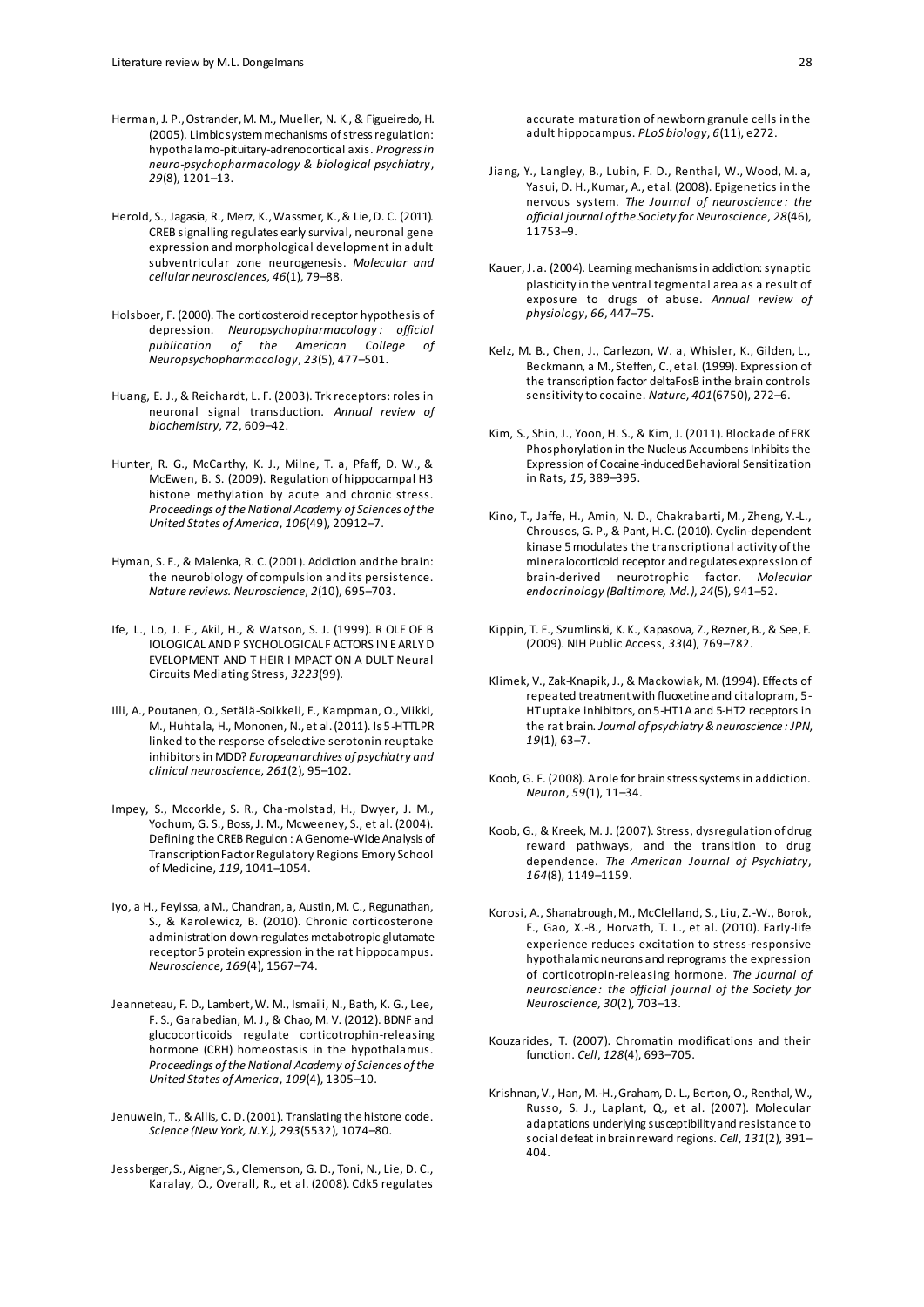- Kubota, T., Miyake, K., & Hirasawa, T. (2012). Epigenetic understanding of gene-environment interactions in psychiatric disorders: a new concept of clinical genetics. *Clinical epigenetics*, *4*(1), 1.
- Kumar, A., Choi, K.-H., Renthal, W., Tsankova, N. M., Theobald, D. E. H., Truong, H.-T., Russo, S. J., et al. (2005). Chromatin remodeling is a key mechanism underlying cocaine-induced plasticity in striatum. *Neuron*, *48*(2), 303–14.
- Lachner, M., & Jenuwein, T. (2002). The many faces of histone lysine methylation. *Current opinion in cell biology*, *14*(3), 286–98.
- Lagace, D. C., Benavides, D. R., Kansy, J. W., Mapelli, M., Greengard, P., Bibb, J. A., & Eisch, A. J. (2008). Cdk5 is essential for adult hippocampal neurogenesis, *105*(47), 18567–18571.
- Lakshminarasimhan, H., & Chattarji, S. (2012). Stress leads to contrasting effects on the levels of brain derived neurotrophic factor in the hippocampus and amygdala. *PloS one*, *7*(1), e30481.
- Launay, J.-M., Del Pino, M., Chironi, G., Callebert, J., Peoc'h, K., Mégnien, J.-L., Mallet, J., et al. (2009). Smoking induces long-lasting effects through a monoamine-oxidase epigenetic regulation. *PloS one*, *4*(11), e7959.
- Lee, K., Kim, Y., Kim, A. M., Helmin, K., Nairn, A. C., & Greengard, P. (2006). Cocaine-induced dendritic spine formation in D1 and D2 dopamine receptor-containing medium spiny neurons in nucleus accumbens, *103*(9).
- Leonhardt, H., Page, a W., Weier, H. U., & Bestor, T. H. (1992). A targeting sequence directs DNA methyltransferase to sites of DNA replication in mammalian nuclei. *Cell*, *71*(5), 865–73.
- Lister, R., Pelizzola, M., Dowen, R. H., Hawkins, R. D., Hon, G., Nery, J. R., Lee, L., et al. (2010). NIH Public Access, *462*(7271), 315–322.
- Liu, D. (1997). Maternal Care, Hippocampal Glucocorticoid Receptors, and Hypothalamic-Pituitary-Adrenal Responses to Stress. *Science*, *277*(5332), 1659–1662.
- Lupien, S. J., McEwen, B. S., Gunnar, M. R., & Heim, C. (2009). Effects of stress throughout the lifespan on the brain, behaviour and cognition. *Nature reviews. Neuroscience*, *10*(6), 434–45.
- Majzoub, J. a. (2006). Corticotropin-releasing hormone physiology. *European Journal of Endocrinology*, *155*(suppl\_1), S71–S76.
- Malenka, R. C., & Bear, M. F. (2004). LTP and LTD: an embarrassment of riches. *Neuron*, *44*(1), 5–21.
- Maze, I., Covington, H. E., Dietz, D. M., LaPlant, Q., Renthal, W., Russo, S. J., Mechanic, M., et al. (2010). Essential role of the histone methyltransferase G9a in cocaine-induced plasticity. *Science (New York, N.Y.)*, *327*(5962), 213–6.
- Maze, I., & Nestler, E. J. (2011). The epigenetic landscape of addiction. *Annals of the New York Academy of Sciences*, *1216*, 99–113.
- McClung, C. a, & Nestler, E. J. (2003). Regulation of gene expression and cocaine reward by CREB and DeltaFosB. *Nature neuroscience*, *6*(11), 1208–15.
- McClung, C. a, Ulery, P. G., Perrotti, L. I., Zachariou, V., Berton, O., & Nestler, E. J. (2004). DeltaFosB: a molecular switch for long-term adaptation in the brain. *Brain research. Molecular brain research*, *132*(2), 146–54.

Mcewen, B. S. (1999). STRESS AND HIPPOCAMPAL.

- McEwen, B. S. (2008). Understanding the potency of stressful early life experiences on brain and body function. *Metabolism: clinical and experimental*, *57 Suppl 2*, S11– 5.
- McGowan, P. O., Sasaki, A., D'Alessio, A. C., Dymov, S., Labonté, B., Szyf, M., Turecki, G., et al. (2009). Epigenetic regulation of the glucocorticoid receptor in human brain associates with childhood abuse. *Nature neuroscience*, *12*(3), 342–8.
- Meaney, M. J., & Szyf, M. (2005). Maternal care as a model for experience-dependent chromatin plasticity? *Trends in neurosciences*, *28*(9), 456–63.
- Meaney, M. J., Szyf, M., & Seckl, J. R. (2007). Epigenetic mechanisms of perinatal programming of hypothalamicpituitary-adrenal function and health. *Trends in molecular medicine*, *13*(7), 269–77.
- Mueller, B. R., & Bale, T. L. (2008). Sex-specific programming of offspring emotionality after stress early in pregnancy. *The Journal of neuroscience : the official journal of the Society for Neuroscience*, *28*(36), 9055–65.
- Murgatroyd, C., Patchev, A. V, Wu, Y., Micale, V., Bockmühl, Y., Fischer, D., Holsboer, F., et al. (2009). Dynamic DNA methylation programs persistent adverse effects of early-life stress. *Nature neuroscience*, *12*(12), 1559–66.
- Nestler, E J. (2001). Molecular basis of long-term plasticity underlying addiction. *Nature reviews.Neuroscience*, *2*(2), 119–128.
- Nestler, E J, Barrot, M., & Self, D. W. (2001). DeltaFosB: a sustained molecular switch for addiction. *Proceedings of the National Academy of Sciences of the United States of America*, *98*(20), 11042–6.
- Nestler, Eric J. (2008). Review. Transcriptional mechanisms of addiction: role of DeltaFosB. *Philosophical transactions of the Royal Society of London. Series B, Biological sciences*, *363*(1507), 3245–55.
- Nestler, Eric J, Barrot, M., Dileone, R. J., Eisch, A. J., Gold, S. J., & Monteggia, L. M. (2002). Neurobiology of Depression Review, *34*, 13–25.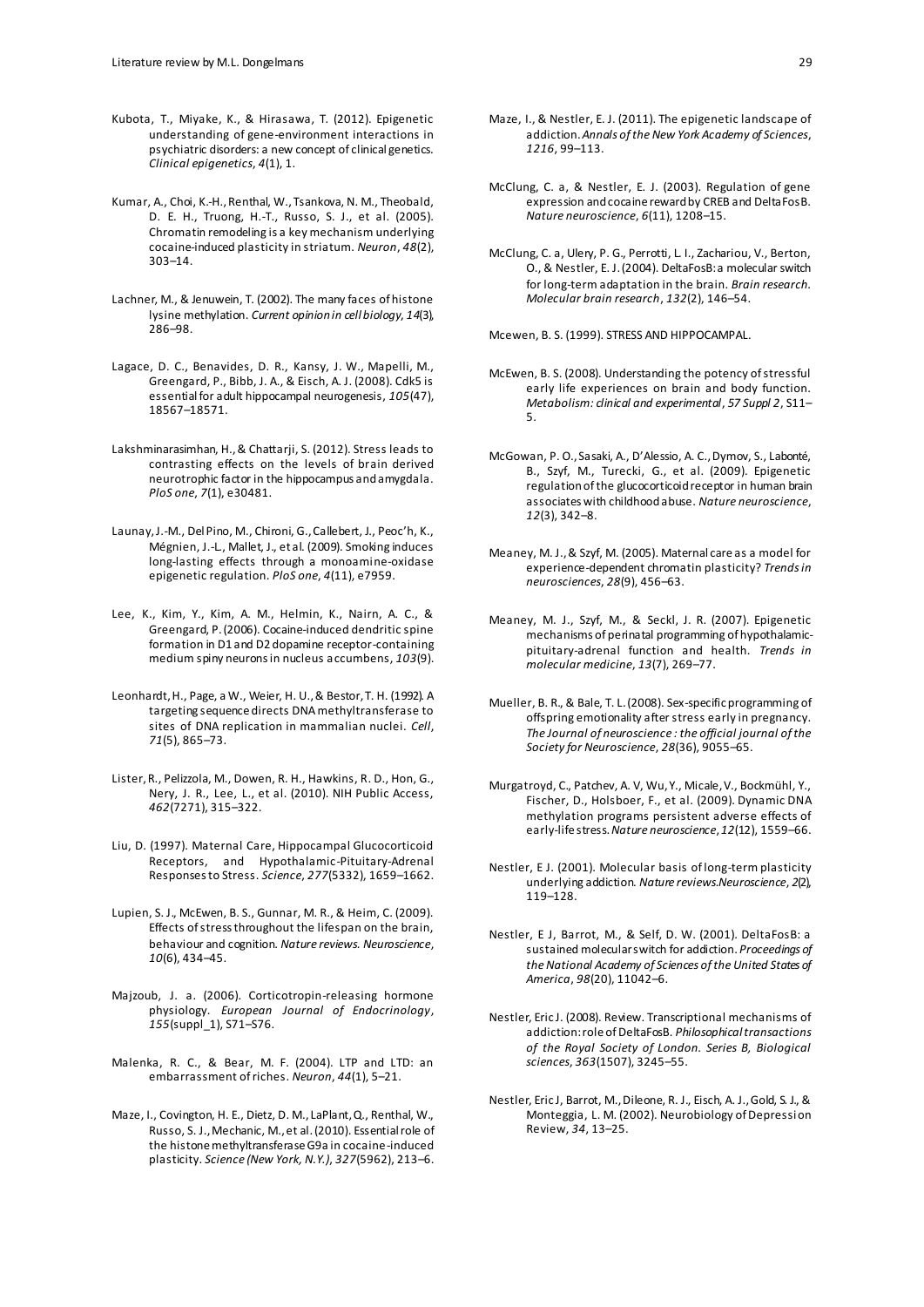- Nestler, Eric J, & Carlezon, W. a. (2006). The mesolimbic dopamine reward circuit in depression. *Biological psychiatry*, *59*(12), 1151–9.
- Ouimette, P., Coolhart, D., Funderburk, J. S., Wade, M., & Brown, P. J. (2007). Precipitants of first substance use in recently abstinent substance use disorder patients with PTSD. *Addictive behaviors*, *32*(8), 1719–27.
- Pandey, S. C. (2004). The gene transcription factor cyclic AMPresponsive element binding protein: role in positive and negative affective states of alcohol addiction. *Pharmacology & therapeutics*, *104*(1), 47–58.
- Pascual, M., Boix, J., Felipo, V., & Guerri, C. (2009). Repeated alcohol administration during adolescence causes changes in the mesolimbic dopaminergic and glutamatergic systems and promotes alcohol intake in the adult rat. *Journal of neurochemistry*, *108*(4), 920– 931.
- Peters, E. J., Slager, S. L., McGrath, P. J., Knowles, J. a, & Hamilton, S. P. (2004). Investigation of serotonin-related genes in antidepressant response. *Molecular psychiatry*, *9*(9), 879–89.
- Phillips, T. J., Roberts, A. J., & Lessov, C. N. (1997). Behavioral Sensitization to Ethanol : Genetics and the Effects of Stress, *57*(3), 487–493.
- Pokholok, D. K., Harbison, C. T., Levine, S., Cole, M., Hannett, N. M., Lee, T. I., Bell, G. W., et al. (2005). Genome-wide map of nucleosome acetylation and methylation in yeast. *Cell*, *122*(4), 517–27.
- Ponomarev, I., Rau, V., Eger, E. I., Harris, R. A., & Fanselow, M. S. (2010). Amygdala transcriptome and cellular mechanisms underlying stress-enhanced fear learning in a rat model of posttraumatic stress disorder. *Neuropsychopharmacology : official publication of the American College of Neuropsychopharmacology*, *35*(6), 1402–1411.
- Radley, J J, Sisti, H. M., Hao, J., Rocher, a B., McCall, T., Hof, P. R., McEwen, B. S., et al. (2004). Chronic behavioral stress induces apical dendritic reorganization in pyramidal neurons of the medial prefrontal cortex. *Neuroscience*, *125*(1), 1–6.
- Radley, Jason J, & Morrison, J. H. (2005). Repeated stress and structural plasticity in the brain. *Ageing research reviews*, *4*(2), 271–87.
- Renthal, W, & Nestler, E. J. (2008). Epigenetic mechanisms in drug addiction. *Trends in molecular medicine*, *14*(8), 341–350.
- Renthal, William, Maze, I., Krishnan, V., Covington, H. E., Xiao, G., Kumar, A., Russo, S. J., et al. (2007). Histone deacetylase 5 epigenetically controls behavioral adaptations to chronic emotional stimuli. *Neuron*, *56*(3), 517–29.
- Ressler, K. J., Bradley, B., Mercer, K. B., Deveau, T. C., Alicia, K., Gillespie, C. F., Nemeroff, C. B., et al. (2011). symptoms.
- Riccio, A. (2010). Dynamic epigenetic regulation in neurons: enzymes, stimuli and signaling pathways. *Nature neuroscience*, *13*(11), 1330–1337.
- Rice, J. C., & Allis, C. D. (2001). Histone methylation versus histone acetylation: new insights into epigenetic regulation. *Current opinion in cell biology*, *13*(3), 263– 73.
- Robbins, T. W., & Everitt, B. J. (n.d.). Drug addiction : bad habits add up, 567–570.
- Robison, A. J., & Nestler, E. J. (2011). Transcriptional and epigenetic mechanisms of addiction. *Nature reviews. Neuroscience*, *12*(11), 623–37.
- Rosenfeld, C. S. (2010). Animal models to study environmental epigenetics. *Biology of reproduction*, *82*(3), 473–488.
- Roth, T. L., & Sweatt, J. D. (2010). Epigenetic marking of the BDNF gene by early-life adverse experiences. *Hormones and behavior*.
- Russo, S. J., Dietz, D. M., Dumitriu, D., Morrison, J. H., Malenka, R. C., & Nestler, E. J. (2010). The addicted synapse: mechanisms of synaptic and structural plasticity in nucleus accumbens. *Trends in neurosciences*, *33*(6), 267–76.
- Saal, D., Dong, Y., Bonci, A., & Malenka, R. C. (2003). Drugs of abuse and stress trigger a common synaptic adaptation in dopamine neurons. *Neuron*, *37*(4), 577–82.
- Schenk, S., & Davidson, E. S. (1992). Stimulant Preexposure Sensitizes Rats and Humans to the Rewarding Effects of Cocaine, 56–83.
- Sensitization, I. I., Moal, L., Vincenzo, P., & Cedex, B. (1995). Stress-Induced Sensitization and Glucocorticoids . of the Increase in Extracellular Dopamine Induced by Cocaine Depends on Stress-Induced Corticosterone Secretion, (November).
- Shim, I., Javaid, J. I., Wirtshafter, D., & Jang, S. (2001). Nicotineinduced behavioral sensitization is associated with extracellular dopamine release and expression of c-Fos in the striatum and nucleus accumbens of the rat, *121*, 137–147.
- Skene, P. J., Illingworth, R. S., Webb, S., Kerr, A. R. W., James, K. D., Turner, D. J., Andrews, R., et al. (2010). Neuronal MeCP2 is expressed at near histone-octamer levels and globally alters the chromatin state. *Molecular cell*, *37*(4), 457–68.
- Sterrenburg, L., Gaszner, B., Boerrigter, J., Santbergen, L., Bramini, M., Elliott, E., Chen, A., et al. (2011). Chronic stress induces sex-specific alterations in methylation and expression of corticotropin-releasing factor gene in the rat. *PloS one*, *6*(11), e28128.
- Suzuki, M. M., & Bird, A. (2008). DNA methylation landscapes: provocative insights from epigenomics. *Nature reviews. Genetics*, *9*(6), 465–76.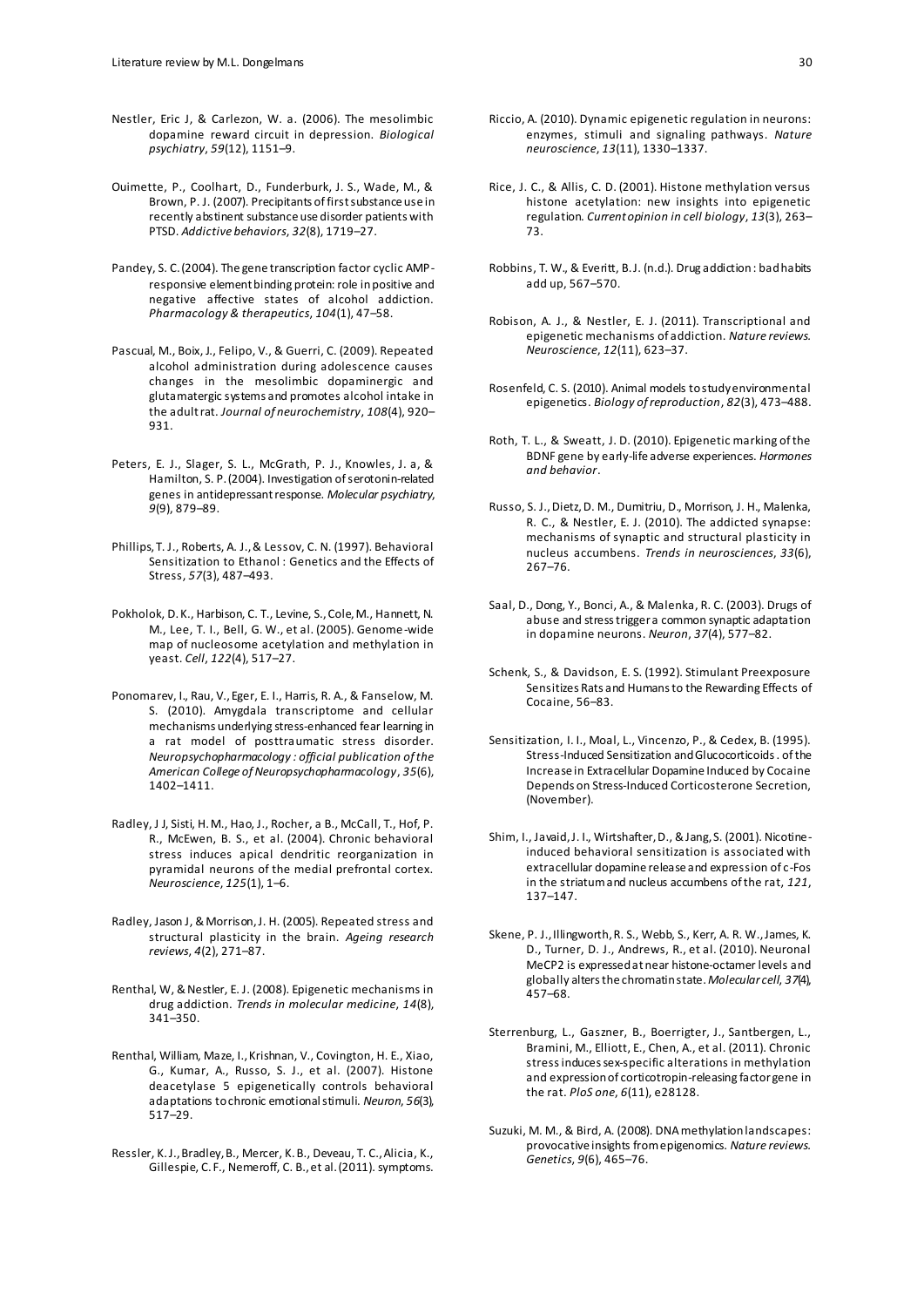- Swanson, R. (1984). A UNIFYING ACID CODE CONCEPT FOR THE AMINO 1 . Theoretical Model . The genetic code is almost an example of a Gray code . A Gray code ( Flores , 1976 ) is an error-resistant binary encoding scheme which is also a mathematical expression of the principle o, *46*(2), 187–203.
- Thomas, M. J., & Malenka, R. C. (2003). Synaptic plasticity in the mesolimbic dopamine system. *Philosophical transactions of the Royal Society of London. Series B, Biological sciences*, *358*(1432), 815–9.
- Thompson Ray, M., Weickert, C. S., Wyatt, E., & Webster, M. J. (2011). Decreased BDNF, trkB-TK+ and GAD67 mRNA expression in the hippocampus of individuals with schizophrenia and mood disorders. *Journal of psychiatry & neuroscience : JPN*, *36*(3), 195–203.
- Trull, T. J., Waudby, C. J., & Sher, K. J. (2004). Alcohol, tobacco, and drug use disorders and personality disorder symptoms. *Experimental and clinical psychopharmacology*, *12*(1), 65–75.
- Tsankova, N. M., Kumar, A., & Nestler, E. J. (2004). Histone modifications at gene promoter regions in rat hippocampus after acute and chronic electroconvulsive seizures. *The Journal of neuroscience : the official journal of the Society for Neuroscience*, *24*(24), 5603–10.
- Tsankova, N., Renthal, W., Kumar, A., & Nestler, E. J. (2007). Epigenetic regulation in psychiatric disorders. *Nature reviews.Neuroscience*, *8*(5), 355–367.
- Tzschentke, T. M., & Schmidt, W. J. (1997). Interactions of MK-801 and GYKI 52466 with morphine and amphetamine in place preference conditioning and behavioural sensitization, *84*, 99–107.
- Vallée, M., Mayo, W., Dellu, F., Le Moal, M., Simon, H., & Maccari, S. (1997). Prenatal stress induces high anxiety and postnatal handling induces low anxiety in adult offspring: correlation with stress-induced corticosterone secretion. *The Journal of neuroscience : the official journal of the Society for Neuroscience*, *17*(7), 2626–36.
- Van der Veen, R., Koehl, M., Abrous, D. N., De Kloet, E. R., Piazza, P.-V., & Deroche-Gamonet, V. (2008). Maternal environment influences cocaine intake in adulthood in a genotype-dependent manner. *PloS one*, *3*(5), e2245.
- Vialou, V., Maze, I., Renthal, W., LaPlant, Q. C., Watts, E. L., Mouzon, E., Ghose, S., et al. (2010). Serum response factor promotes resilience to chronic social stress through the induction of DeltaFosB. *The Journal of neuroscience : the official journal of the Society for Neuroscience*, *30*(43), 14585–92.
- Vialou, V., Robison, A. J., Laplant, Q. C., Covington, H. E., Dietz, D. M., Ohnishi, Y. N., Mouzon, E., et al. (2010). DeltaFosB in brain reward circuits mediates resilience to stress and antidepressant responses. *Nature neuroscience*, *13*(6), 745–52.
- Vijayendran, M., Beach, S. R. H., Plume, J. M., Brody, G. H., & Philibert, R. a. (2012). Effects of genotype and child abuse on DNA methylation and gene expression at the

serotonin transporter. *Frontiers in psychiatry / Frontiers Research Foundation*, *3*(June), 55.

- Vorel, S. R., Liu, X., Hayes, R. J., Spector, J. A., Eliot, L., Vorel, S. R., Liu, X., et al. (2013). Relapse Cocaine-Seeking After Stimulation, *292*(5519), 1175–1178.
- Vyas, A., Mitra, R., Rao, B. S. S., & Chattarji, S. (2002). Chronic Stress Induces Contrasting Patterns of Dendritic Remodeling in Hippocampal and Amygdaloid Neurons, *22*(15), 6810–6818.
- Walker, E. a, Gelfand, a, Katon, W. J., Koss, M. P., Von Korff, M., Bernstein, D., & Russo, J. (1999). Adult health status of women with histories of childhood abuse and neglect. *The American journal of medicine*, *107*(4), 332–9.
- Warner-Schmidt, J. L., & Duman, R. S. (2006). Hippocampal neurogenesis: opposing effects of stress and antidepressant treatment. *Hippocampus*, *16*(3), 239–49.
- Weaver, I. C. G., Cervoni, N., Champagne, F. a, D'Alessio, A. C., Sharma, S., Seckl, J. R., Dymov, S., et al. (2004). Epigenetic programming by maternal behavior. *Nature neuroscience*, *7*(8), 847–54.
- Weaver, I. C. G., Diorio, J., Seckl, J. R., Szyf, M., & Meaney, M. J. (2004). Early environmental regulation of hippocampal glucocorticoid characterization of intracellular mediators and potential genomic target sites. *Annals of the New York Academy of Sciences*, *1024*, 182–212.
- Weaver, I. C. G., D'Alessio, A. C., Brown, S. E., Hellstrom, I. C., Dymov, S., Sharma, S., Szyf, M., et al. (2007). The transcription factor nerve growth factor-inducible protein a mediates epigenetic programming: altering epigenetic marks by immediate-early genes. *The Journal of neuroscience : the official journal of the Society for Neuroscience*, *27*(7), 1756–68.
- Weinstock, M. (2008). The long-term behavioural consequences of prenatal stress. *Neuroscience and biobehavioral reviews*, *32*(6), 1073–86.
- Wilkinson, M. B., Xiao, G., Kumar, A., LaPlant, Q., Renthal, W., Sikder, D., Kodadek, T. J., et al. (2009). Imipramine treatment and resiliency exhibit similar chromatin regulation in the mouse nucleus accumbens in depression models. *The Journal of neuroscience : the official journal of the Society for Neuroscience*, *29*(24), 7820–32.
- Williams, J. T. (1994). Cocaine Inhibits GABA Release in the VTA through Endogenous, *74*(November), 1–5.
- Wise, R. a. (1996). Neurobiology of addiction. *Current opinion in neurobiology*, *6*(2), 243–51.
- Wolf, E., & White, J. (1994). MK-80 1 Prevents Alterations in the Mesoaccumbens Dopamine System Associated with Behavioral Sensitization to Amphetamine, *74*(March).
- Wolf, M. E., Xue, C., Li, Y., & Wavak, D. (2000). Amphetamine Increases Glutamate Efflux in the Rat Ventral Tegmental